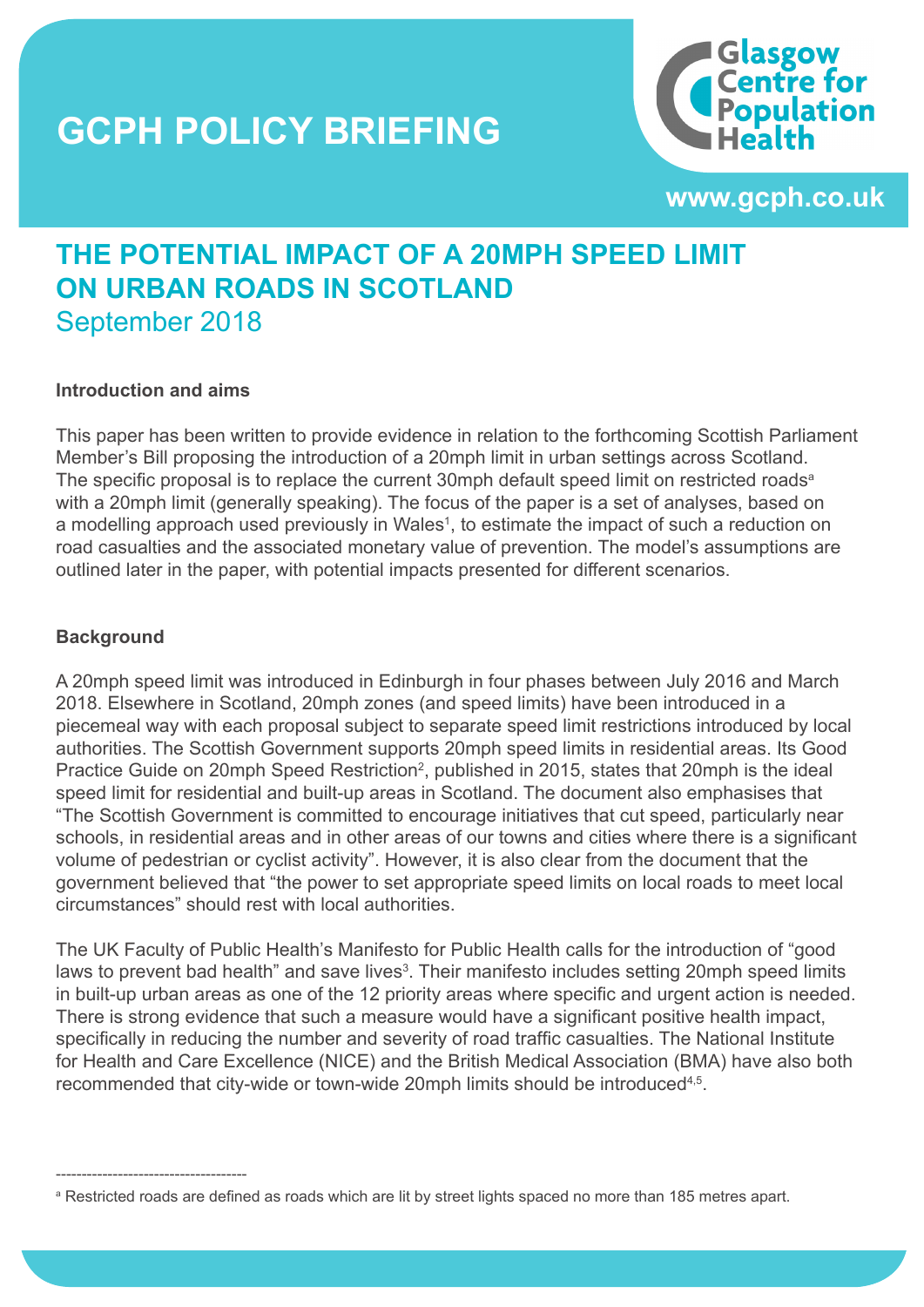There may be other indirect benefits of 20mph limits, for example, if a lower road speed environment in our towns and cities encourages more people to walk and cycle. Active forms of travel, such as walking and cycling, are the most sustainable forms of transport and are associated with recognised health benefits, including improved mental health, a reduced risk of premature death, and prevention of chronic diseases such as coronary heart disease, stroke, type 2 diabetes, osteoporosis, depression, dementia, and cancer5 . More discussion of current evidence on likely impacts is presented later on in this paper. Safety issues associated with roads increased rapidly with the growth in the car industry, and motor vehicle use in general. Mortality due to motor vehicle accidents (MVAs) increased in Scotland from the 1950s to the early 1970s, but has fallen since: by 2010, mortality among working-age adults had reduced by over 75% from a peak in 1974<sup>6</sup>. A range of safety measures such as mandatory seat belt use, car safety enhancements, better road design, speed camera use and stricter drink drive legislation have all contributed to improved safety on the roads. In the last ten years (2006-2016), there has been a 36% reduction in traffic accidents reported by the police<sup>7</sup>, with a similar improvement seen across all casualty types from slight injury through to fatalities.

It is also worth mentioning the context of overall population health in Scotland. Despite improvements in health, Scotland's health profile compares poorly with the rest of the UK and with other western European countries<sup>6,8</sup>. Health inequalities in Scotland have widened<sup>9</sup> as income and wealth inequalities have increased, a trend which can be seen across the rest of the UK $10,11$ . Improvements are needed across a range of health outcomes to improve Scotland's current poor health profile, and initiatives with the potential to significantly enhance road safety should be seen in this wider context.

#### **Current evidence**

There is good evidence that lowering average road speed will reduce the number and risk of road traffic accidents (RTAs) as well as severity of injury if an accident does occur. The most likely cause of death in UK children aged 11-16 not attributed to disease is road accidents<sup>12</sup>. The introduction of 20mph zones and limits have been shown to reduce the number and severity of road traffic accidents, as well as average traffic speed and volume<sup>13</sup>. Several studies have shown that the risk of pedestrian death increases gradually up to impact speeds of 30mph and above 30mph the risk of fatality increases more rapidly with respect to speed<sup>14</sup>. Safety benefits may arise both through reducing the likelihood of collision and by reducing the severity of injury should an accident happen.

In London, 20mph zones<sup>b</sup> have led to a 42% reduction in casualties compared with other areas in the city<sup>15</sup>. In slightly older studies in European settings, 20mph zones have been associated with

<sup>-------------------------------------</sup> <sup>b</sup>It is worth noting the difference between 20mph zones and 20mph limits. The former includes traffic calming measures such as speed bumps and chicanes, aimed at slowing down vehicles, while the latter are usually denoted purely from signage on poles and as roundels painted on the road surface.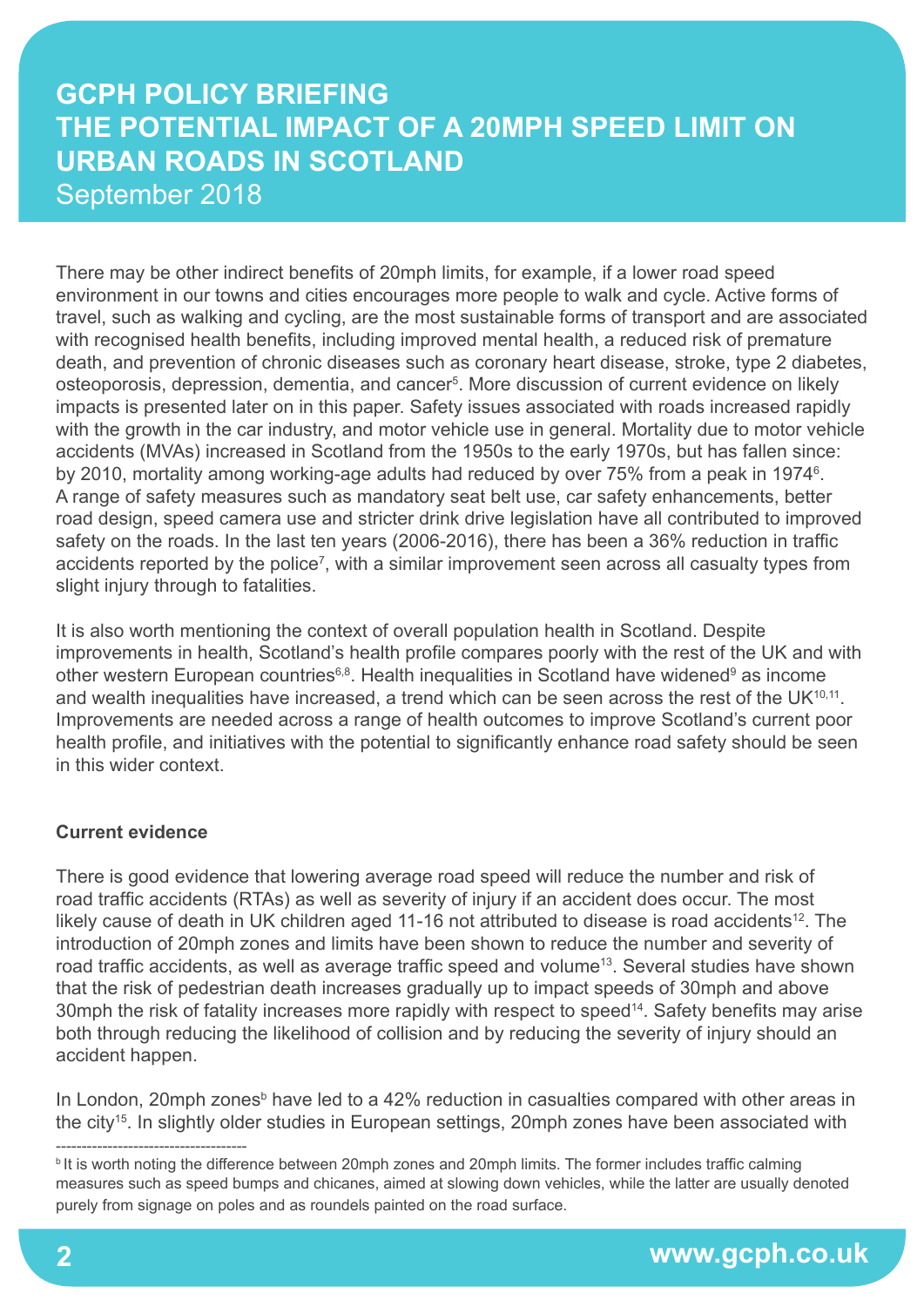a 25% reduction in casualties<sup>16,17</sup>. An evaluation of 20mph zones introduced in Fife in the early 2000s found these to be associated with a 20% reduction in overall casualties<sup>18</sup>. In Portsmouth in 2007, the speed limit was reduced from 30mph to 20mph on 94% of roads leading to a 1.3mph reduction in average speed which was statistically significant. Overall casualties reduced by 22%, although the number of deaths and serious injuries rose slightly (from 19 to 20 per year) – although given the numbers of casualties were relatively low, this may have been a fluctuation due to chance<sup>19</sup>

It is clear that other complementary measures, such as driver education, safety campaigns and effective policing of new speed limits are required to maximise the effectiveness of reduced speed limits<sup>20</sup>.

Additionally, lowering traffic speed alongside other measures can encourage people to walk and cycle in urban settings. This measure would also contribute to allaying parental fears regarding their children walking or cycling to school<sup>21</sup>. The health and economic benefits of increasing population levels of active travel are well documented. A review describing the potential effect of increased walking and cycling in urban England and Wales on the National Health Service (NHS) estimated a saving of approximately £17 billion through the reduced prevalence of diseases associated with physical inactivity<sup>22</sup>. In Glasgow, the GCPH $\textdegree$  estimated the annual health economic benefit accruing from cycle trips into and out of Glasgow city centre in 2012 (calculated on the basis of reduced mortality) to be over £4m<sup>23</sup>.

#### **Current statistics on road accident casualties**

Transport Scotland publish statistics on road traffic accidents and casualties occurring on Scottish roads in their annual Transport Statistics publication<sup>7</sup> and in more detailed road traffic casualty reports<sup>24</sup>. The statistics reported relate only to personal injury accidents on public roads that are reported to the police, and subsequently recorded, using the STATS19 accident reporting form.

In the last five years (2013-2017) there were on average 10,814 road traffic casualties per year. Of these, the majority were slightly injured 83% (8,998 people), another 15% (1,650 people) were seriously injured and 2% (176 people) were fatally injured.

<sup>-------------------------------------</sup> <sup>c</sup>The annual health economic benefit accruing from cycle trips into and out of Glasgow city centre in 2012 was estimated using an online modelling tool created by the World Health Organization that calculates the health economic benefits from cycling (http://www.heatwalkingcycling.org).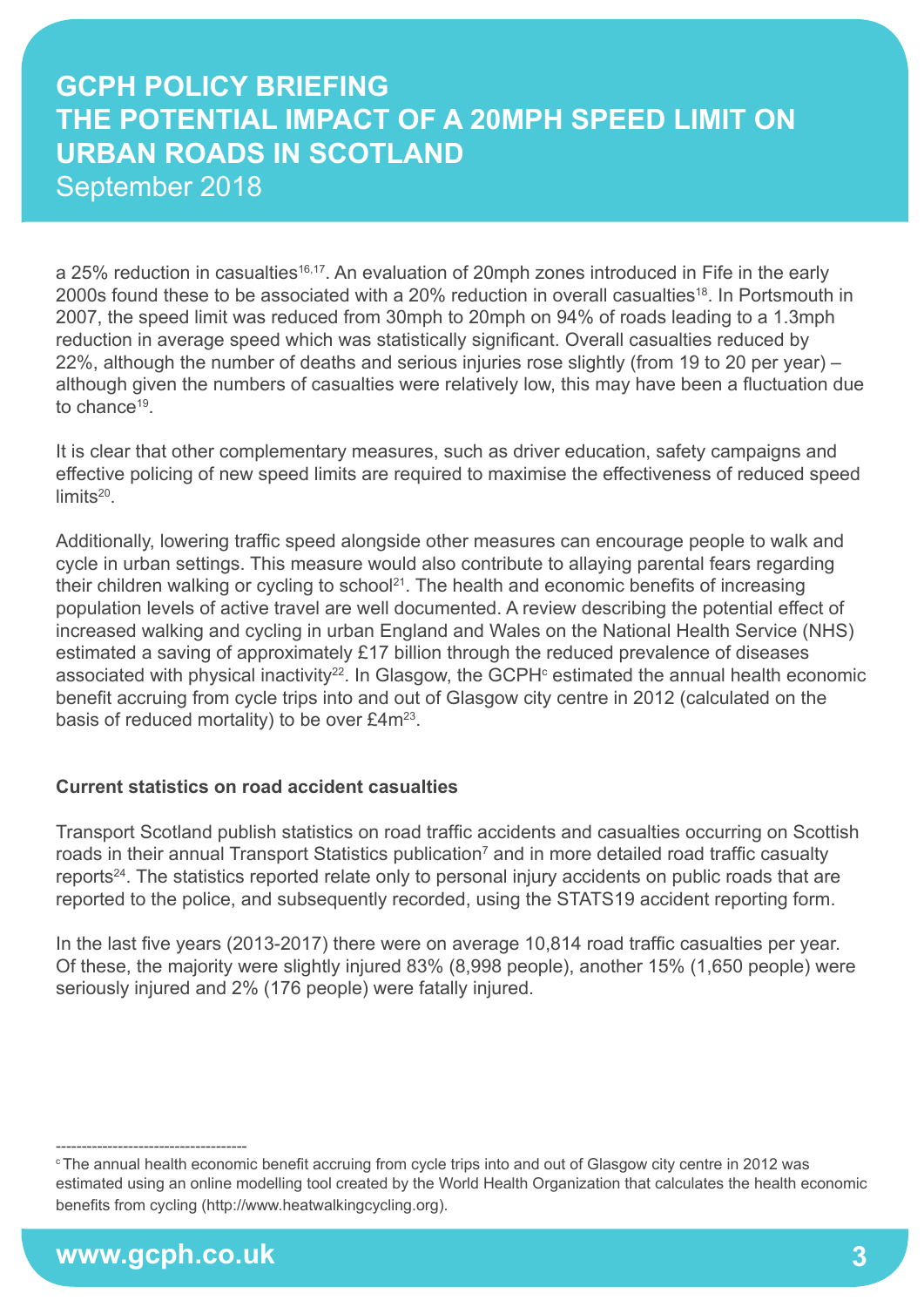#### *Casualties by mode of travel (2013-2017)*

In relation to the mode of travel, in the period 2013-2017 the majority of casualties (77%) had been travelling in a motorised vehicle, while 15% were pedestrians, and 8% were cyclists (Figure 1).

#### **Figure 1. Casualties by mode of travel as a percentage of all RTA casualties, 2013-2017, Scotland.**



Table A1 in the appendix provides more detail on casualties by type and mode of travel, in Scotland in this period.

#### *Casualties by road speed limit (2013-2017)*

Casualties on 30mph roads accounted for 52% of all casualties. Of these 1% were fatalities, 13% serious casualties and 86% slight injury casualties. Casualties on 20mph roads made up 3% of all casualties, the majority involving slight injury (Figure 2).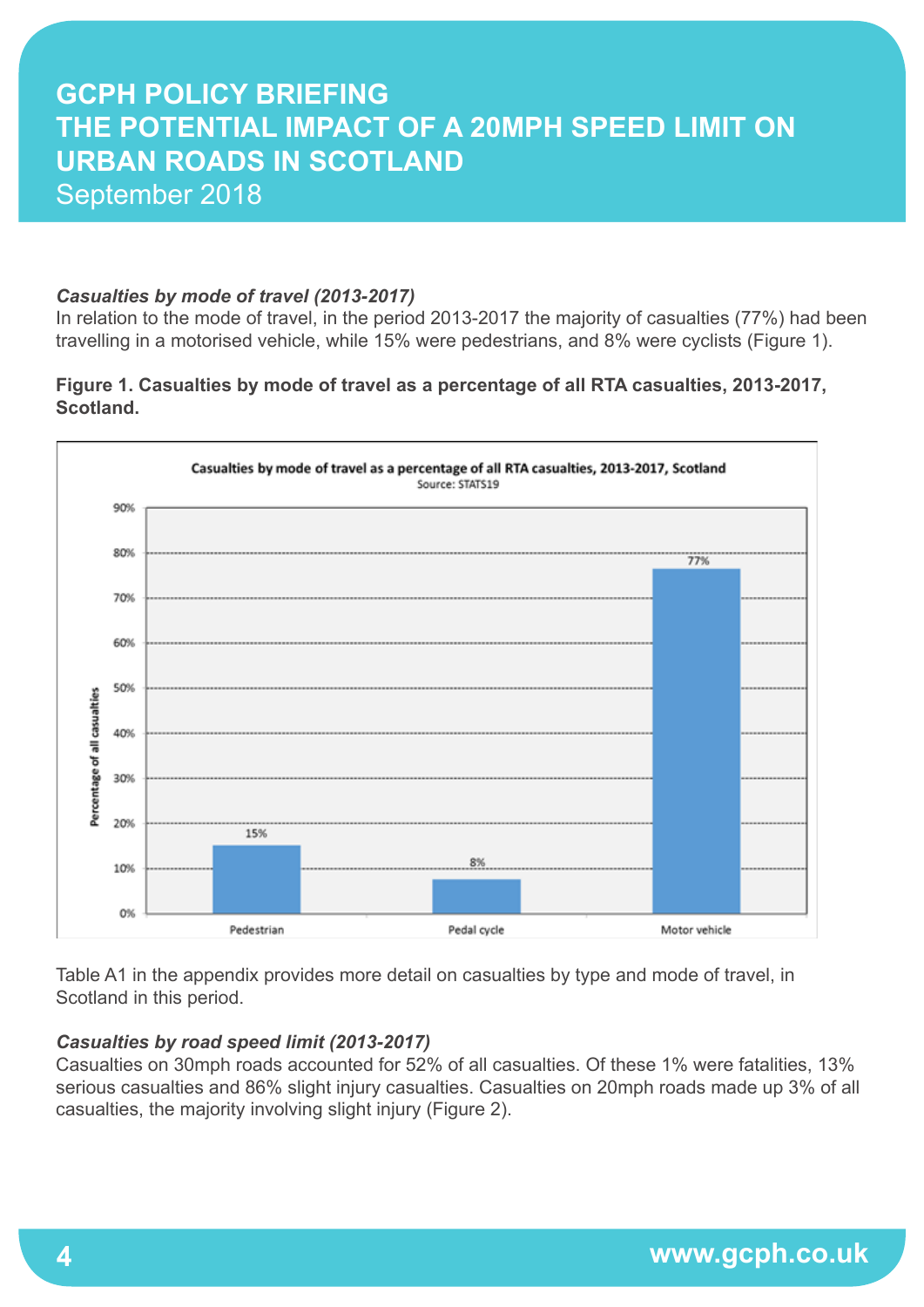**Figure 2. Casualties by road speed limit as a percentage of all RTA casualties, 2013-2017, Scotland.**



It is worth noting that this figure merely points out the types of roads on which casualties most commonly occur and it does not give an indication of the risk of being a casualty on these roads. To provide an accurate measure of risk, or risk exposure, would additionally require estimates of the length of roads of different speed and the numbers of road users of all types on these roads. These types of data are currently not readily available.

Table A2 in the appendix provides more details on casualties by speed limit and severity in the period 2013-2017.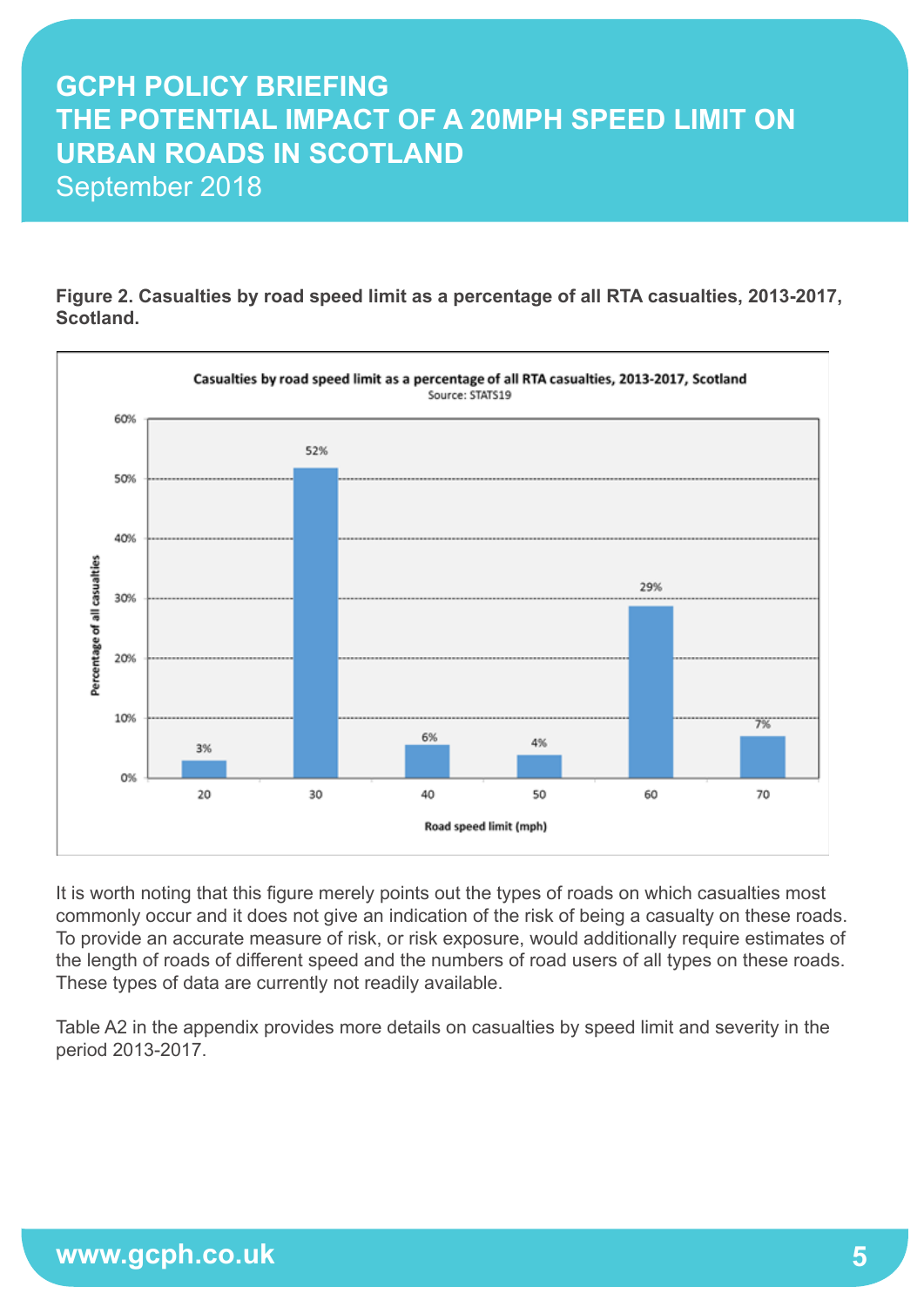#### *Casualties by mode and road speed limit (2013-2017)*

Pedestrians and cyclists make up 15% and 8%, respectively, of all casualties on all roads (Figure 1, above), but on 30mph roads pedestrian and cyclist casualties make up a greater proportion of casualties: 25% and 11% respectively.

Furthermore, pedestrians account for 47% of all serious casualties on 30mph roads and cyclists account for 15% of serious casualties on these roads.

In terms of all pedestrian fatalities, the majority occur on 30mph roads. Pedestrian fatalities account for 63% of all casualties on 30mph roads, while cyclists account for a further 4% of the fatalities occurring on 30mph roads.

In summary, the most vulnerable road users, pedestrians and cyclists, make up over 60% of serious or fatal casualties on 30mph roads. Table A3 in the appendix provides more detail on the proportion of casualties by severity, road speed and mode of travel in Scotland in this period.

#### **Methods**

Police road traffic accident data (STATS19) for 2013-2017 were used to identify all crash casualties injured on roads in Scotland with a 30mph limit. The average annual numbers of fatal, serious and slight casualties on 30mph roads were then calculated on Scottish roads during this period.

The evidence of casualty reductions achieved through other 20mph limit schemes is very limited and variable. However, there is evidence on the impact of speed on the frequency of accidents in the UK. It has been estimated that as a 'robust' general rule that a 1mph reduction in average speed can achieve a 5% reduction in accident frequency<sup>25</sup>.

Using this rule and applying it to the average speed reductions observed in two recent '20mph limit' schemes, in Bristol and in a pilot scheme in South Central Edinburgh, estimates of the potential reduction in casualties across Scotland have been made.

As an upper estimate, a potential **13.5% reduction in casualties** might be possible were a reduction in average speed similar to that in Bristol of 2.7mph to be achieved (2.7 x 5% = 13.5%)<sup>d</sup>.

<sup>------------------------------------</sup> d The calculation assumes a 5% reduction in casualties for every 1mph of average speed reduction. Strictly speaking the 5% reduction referred to in the TRL report<sup>24</sup> relates to road traffic accidents rather than casualties. However, the STATS19 data used for this analysis is based on recording accidents involving injury and therefore every STATS19 accident record involves at least one casualty.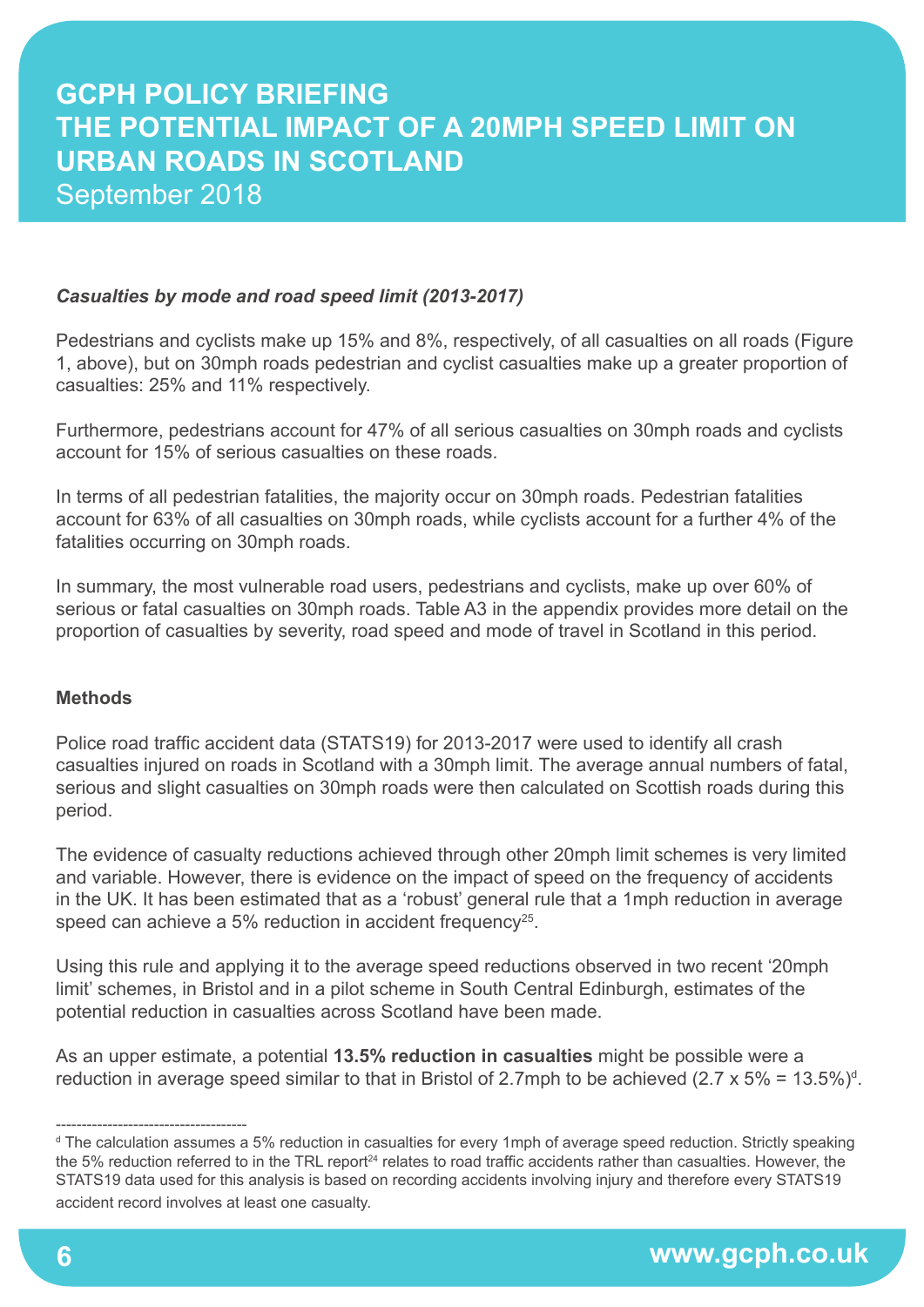Alternatively, if the average speed reduction in the South Central Edinburgh pilot of 1.9mph were to be achieved, a potential **reduction in casualties of 9.5%** might be possible (1.9 x 5% = 9.5%).

Finally a **reduction of 2.6%** in overall casualties has been calculated in order to show the reduction needed to save just one life.

Each reduction estimate was applied to the average annual casualties on 30mph roads in Scotland in the period (2013-2017) to estimate the potential reduction in actual casualties.

Estimates of the monetary values for the prevention of fatal, serious and slight casualties for 2016 were calculated using UK Department for Transport (DfT) 'value of prevention' data (using 2016 prices) (Table 1)<sup>26</sup>.

#### **Table 1. Average value of prevention per casualty by type of casualty.**

| Average value of prevention per reported casualty, GB, 2016. |                          |  |  |  |  |  |  |
|--------------------------------------------------------------|--------------------------|--|--|--|--|--|--|
|                                                              | $£$ (2016 prices)        |  |  |  |  |  |  |
| <b>Accident/casualty type</b>                                | <b>Cost per casualty</b> |  |  |  |  |  |  |
| Fatal                                                        | 1,841,315                |  |  |  |  |  |  |
| Serious                                                      | 206,912                  |  |  |  |  |  |  |
| Slight                                                       | 15,951                   |  |  |  |  |  |  |
|                                                              |                          |  |  |  |  |  |  |

The valuation of both fatal and non-fatal casualties is based on a willingness to pay (WTP) approach, which encompasses all aspects of the valuation of casualties, including three main elements of cost27:

- **Loss of output due to injury**. This is calculated as the present value of the expected loss of earnings, plus non-wage payments made by employers.
- **Ambulance costs and the costs of hospital treatment**.
- **The human costs of casualties**. These are based on willingness to pay to avoid pain, grief and suffering to the casualty, relatives and friends, as well as intrinsic loss of enjoyment of life in the case of fatalities.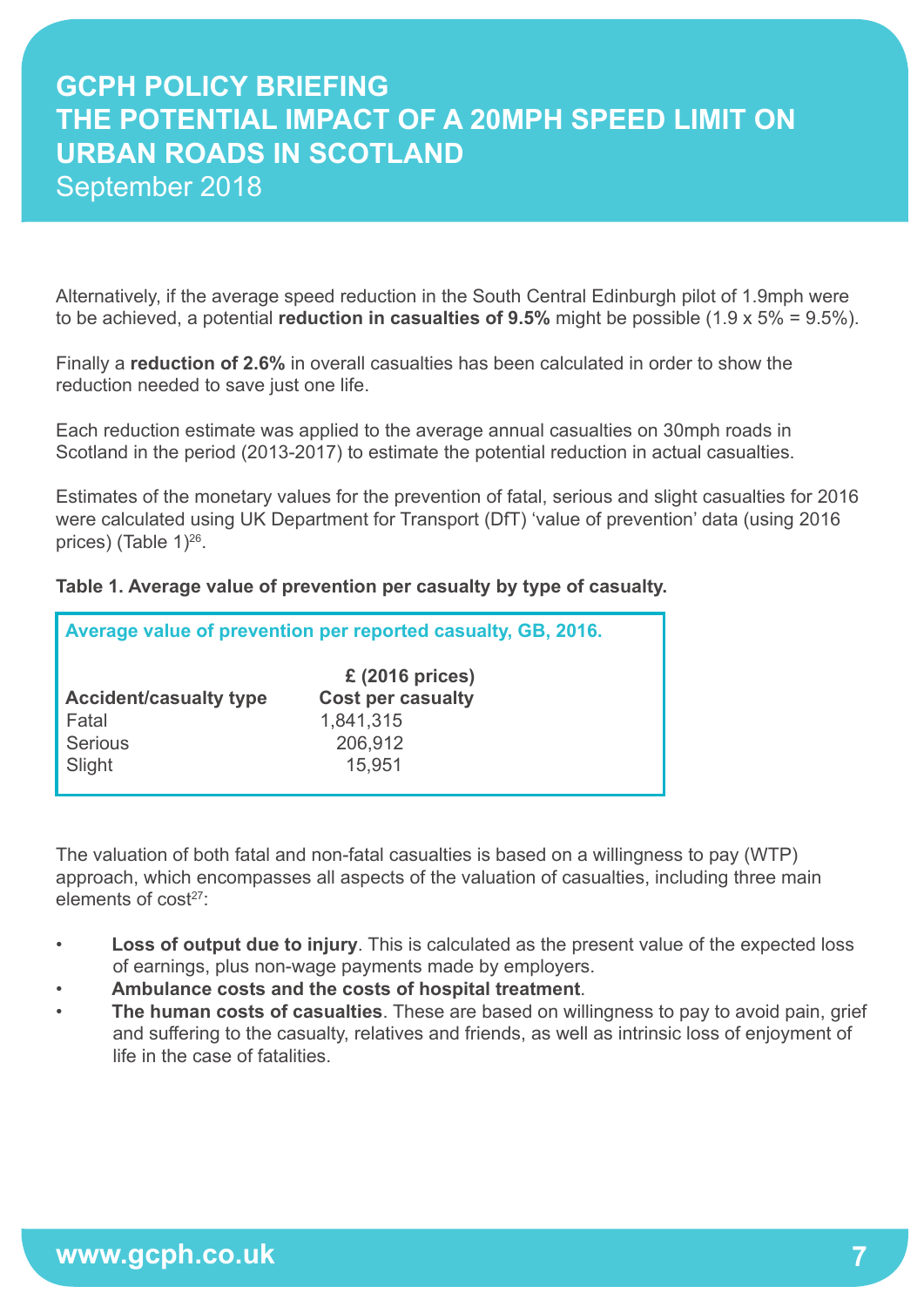The air pollution effects of introducing a 20mph limit have not been calculated due to a lack of reliable data for relevant geographies<sup>e</sup>.

#### **Results**

In the five-year period between 2013 and 2017, there were over 54,000 road traffic casualties reported via the Police STATS19 recording system in Scotland. As an annual average, this represents 10,814 casualties per year. Of these just over half (52%) were injured on 30mph roads, and broken down further this equates to 40 fatalities, 732 seriously injured casualties and 4,833 slightly injured casualties.

Using three models assuming different casualty reduction effects (13.5%, 9.5% or 2.6%), estimates were calculated for the annual average number of road traffic casualties that might be avoided, and the associated cost savings, with the introduction of 20mph limits on roads that previously had a 30mph limit (Table 2).

Obviously the largest potential road traffic casualty savings are associated with the model predicting the greatest (13.5%) reduction in casualties, although the models based on reductions of 9.5% and 2.6% would also have notable effects.

Under the 13.5% reduction model there could be 755 fewer casualties of all types (including 5 fewer fatalities) after the introduction of 20mph limits, associated with savings of £39.9 million, based on the DfT's 'value of prevention' methodology. Using the model based on a 9.5% reduction in casualties, 531 fewer casualties overall (including 3 fewer fatalities) are predicted annually, equating to a value of prevention of £27.1 million. A 2.6% lowering in casualties, the reduction required to save one life, is associated with 145 fewer casualties overall and an accompanying value of prevention of £7.8 million.

<sup>------------------------------------</sup> e The air pollution impact model outlined in the Jones and Brunt paper requires estimates of annual average concentrations of NO<sub>x</sub>, NO<sub>2</sub>, PM<sub>10</sub> and PM<sub>2.5</sub> at residential dwellings by Local Authority (LA), road lengths by LA (total roads & 30 mph roads) and mortality data for people aged over 30 by LA. Only the mortality data are readily available.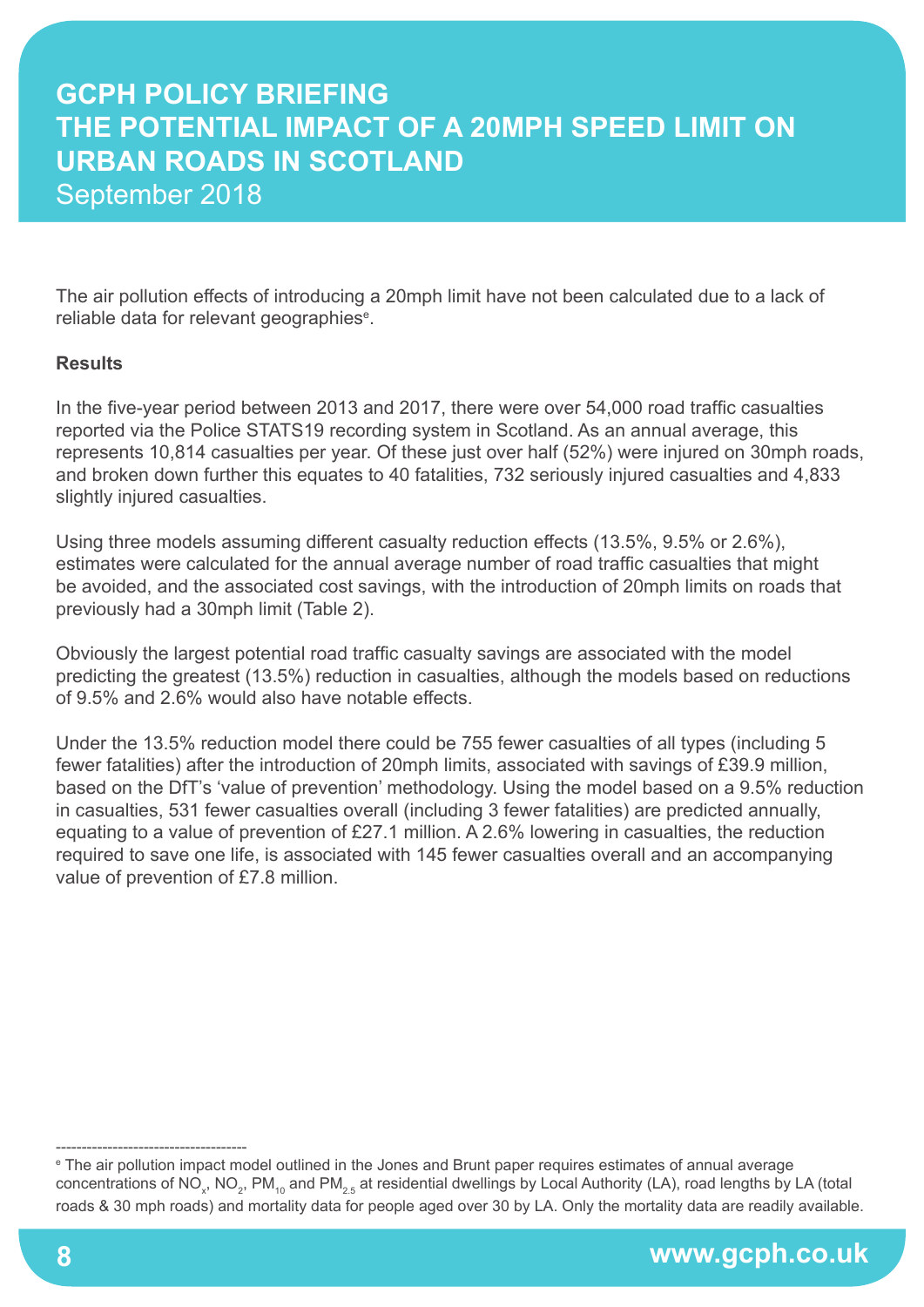**www.gcph.co.uk Table 2. Estimated annual road traffic casualty savings applying a 20mph limit on roads previously with a 30mph limit, Scotland.**

|     | savings following introduction of 20 mph limits on roads previously with a 30 mph limit, Scotland<br>Estimated annual road traffic casualty                                |                       |                |             |                   |
|-----|----------------------------------------------------------------------------------------------------------------------------------------------------------------------------|-----------------------|----------------|-------------|-------------------|
|     | $113\text{-}2017$ ), Scotland (Source: STATS19); calculations: adapted from model proposed by Jones and Brunt'<br>Data: average annual injury road casualties (20          |                       |                |             |                   |
|     |                                                                                                                                                                            |                       |                |             |                   |
|     | lowing introduction of 20 mph on roads previously with a 30mph limit<br>a) assuming 13.5% reduction in casualties fol                                                      |                       |                |             |                   |
| Row |                                                                                                                                                                            | Fatal                 | Serious        | Slight      | Total             |
|     | İmit<br>Crash casualties on roads with 30 mph                                                                                                                              | ₽                     | 732            | 4,833       | 5,605             |
| B   | ualty (2016 prices, DfT)<br>Estimated value of prevention, per cas                                                                                                         | 1,841,315<br>щ        | 206,912<br>щ   | 15,951<br>щ |                   |
|     | crash casualties: C=A*B<br>Estimated value of prevention 30 mph                                                                                                            | 72.916.073<br>щ       | £151,542,524   | £77,096,784 | 301,555,381<br>44 |
| ≏   | <code>Casualties</code> avoided by implementing 20 mph limits— 13.5% of actual casualties: D = A*0.0135                                                                    | m                     | တ္တ            | 652         | 755               |
| ш   | otland: $E = D*B$<br>Estimated value of 20 mph limits in Scr                                                                                                               | 9,206,575<br>щ        | £ 20,277,399   | £10,399,947 | 39,883,921<br>щ   |
|     |                                                                                                                                                                            |                       |                |             |                   |
|     | b) assuming 9.5% reduction in casualties following introduction of 20 mph on roads previously with a 30mph limit                                                           |                       |                |             |                   |
| Row |                                                                                                                                                                            | Fatal                 | Serious        | Slight      | Total             |
| c   | limit<br>Crash casualties on roads with 30 mph                                                                                                                             | đ                     | 732            | 4,833       | 5,605             |
| B   | ualty (2016 prices, DfT)<br>Estimated value of prevention, per cas                                                                                                         | 1,841,315<br>щ        | 206,912<br>щ   | 15,951<br>щ |                   |
|     | crash casualties: C=A*B<br>Estimated value of prevention 30 mph                                                                                                            | 72,916,073<br>.<br>41 | £151,542,524   | £77,096,784 | £ 301,555,381     |
| ≏   | Casualties avoided by implementing 20 mph limits— 9.5% of actual casualties: D = A*0.095                                                                                   | m                     | 8              | 459         | 531               |
|     | Estimated value of 20 mph limits in Scotland: E = D*B                                                                                                                      | 5,523,945<br>44       | £ 14,276,944   | £7,321,435  | 27,122,324<br>44  |
|     |                                                                                                                                                                            |                       |                |             |                   |
|     | c) assuming 2.6% reduction in casaulties following introduction of 20 mph on roads previously with a 30mph limit [The reduction required to save one life]                 |                       |                |             |                   |
| Row |                                                                                                                                                                            | Fatal                 | Serious        | Slight      | Total             |
| c   | İmit<br>Crash casualties on roads with 30 mph                                                                                                                              | đ                     | 732            | 4,833       | 5,605             |
| B   | ualty (2016 prices, DfT)<br>Estimated value of prevention, per cas                                                                                                         | 1,841,315<br>щ        | 206,912<br>щ   | 15,951<br>щ |                   |
|     | crash casualties: C=A*B<br>Estimated value of prevention 30 mph                                                                                                            | 72,916,073<br>щ       | £151,542,524   | £77,096,784 | 301,555,381<br>щ  |
| ≏   | <code>Casualties</code> avoided by implementing 20 mph limits $-$ 2.6% of actual casualties: D = A*0.026                                                                   |                       | g              | 125         | 145               |
| ш   | Estimated value of 20 mph limits in Scotland: E = D*B                                                                                                                      | 1,841,315<br>щ        | 3,931,333<br>₩ | £ 1,993,855 | 7,766,502<br>щ    |
|     |                                                                                                                                                                            |                       |                |             |                   |
|     | <sup>1</sup> Jones SJ, Brunt H Twenty miles per hour speed limits: a sustainable solution to public health problems in Wales J Epidemiol Community Health 2017;71:699-706. |                       |                |             |                   |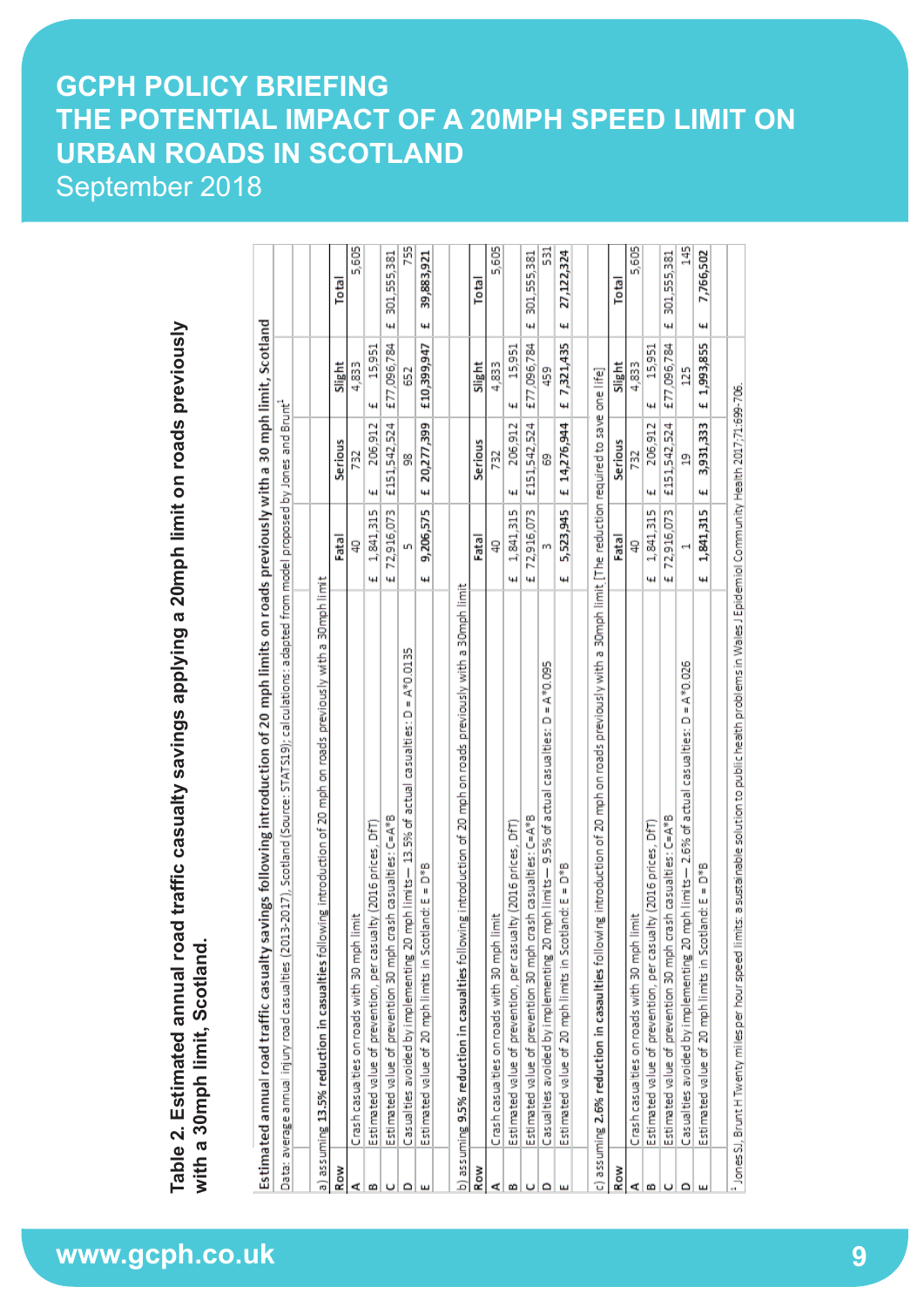#### **Discussion**

#### *Modelled estimates*

This paper attempts to quantify the likely impact of the introduction of a 20mph speed limit on restricted roads in Scotland on road traffic casualties. Different model assumptions have been presented. These are based on speed reductions observed in previous 20mph limit schemes and the resulting anticipated casualty reductions. This approach has been necessitated due to the current lack of direct evidence of casualty reductions from 20mph signs-only schemes. The estimates produced should not be seen as predictions, rather modelled estimates of different accident reduction scenarios. The strengths and considerable limitations of this approach are discussed in more depth later in this paper.

The models based on 13.5 and 9.5% reductions in casualties suggest that a reduction in the speed limit from 30mph to 20mph could prevent between 530 and 750 casualties annually, including between 3 and 5 fatalities. The value of prevention was estimated to be between £27.1 million and £39.9 million annually.

#### *20mph zones and 20mph limits*

Many studies have highlighted 20mph zones and limits as effective means of improving public health via reduced accidents and injuries<sup>13</sup>. The former, which often include traffic calming and street redesign measures, may be arguably more effective at reducing road traffic accidents and have a greater impact on reducing traffic speed than 20mph limits<sup>28</sup>. The evidence for 20mph zones increasing levels of walking and cycling and children's outdoor play is more uncertain with different studies reporting both positive and negative impacts<sup>29</sup>.

As noted above, there are relatively few studies that have looked purely at the impact of introducing a 20mph limit as opposed to a 20mph zone. A review conducted in 2012, prior to the implementation of Bristol's 20mph limit, identified an evidence gap relating to the effectiveness of signs-only 20mph<sup>30</sup>. The study noted that the majority of urban speed management schemes in mainland Europe and the UK had involved the physical implementation of Woonerf<sup>f</sup>, Homezones<sup>9</sup> or traffic-calming measures. So while there is a relatively strong evidence base for the effectiveness of physical measures in reducing speeds, in their words "the effectiveness of signsonly 20mph schemes, which were only introduced in England in 1999, has yet to be evaluated through academic research".

<sup>------------------------------------</sup> f A Woonerf is a living street, as originally implemented in the Netherlands and in Flanders, Belgium. Techniques include shared space, traffic calming, and low speed limits. Under Article 44 of the Dutch traffic code, motorised traffic in

a Woonerf or "recreation area" is restricted to walking pace. (Source: Wikipedia)

<sup>&</sup>lt;sup>g</sup> A Homezone is a term for a living street (or group of streets) as implemented in the United Kingdom, which are designed primarily to meet the needs of pedestrians, cyclists, children and residents and where the speeds and dominance of the cars is reduced. (Source: Wikipedia)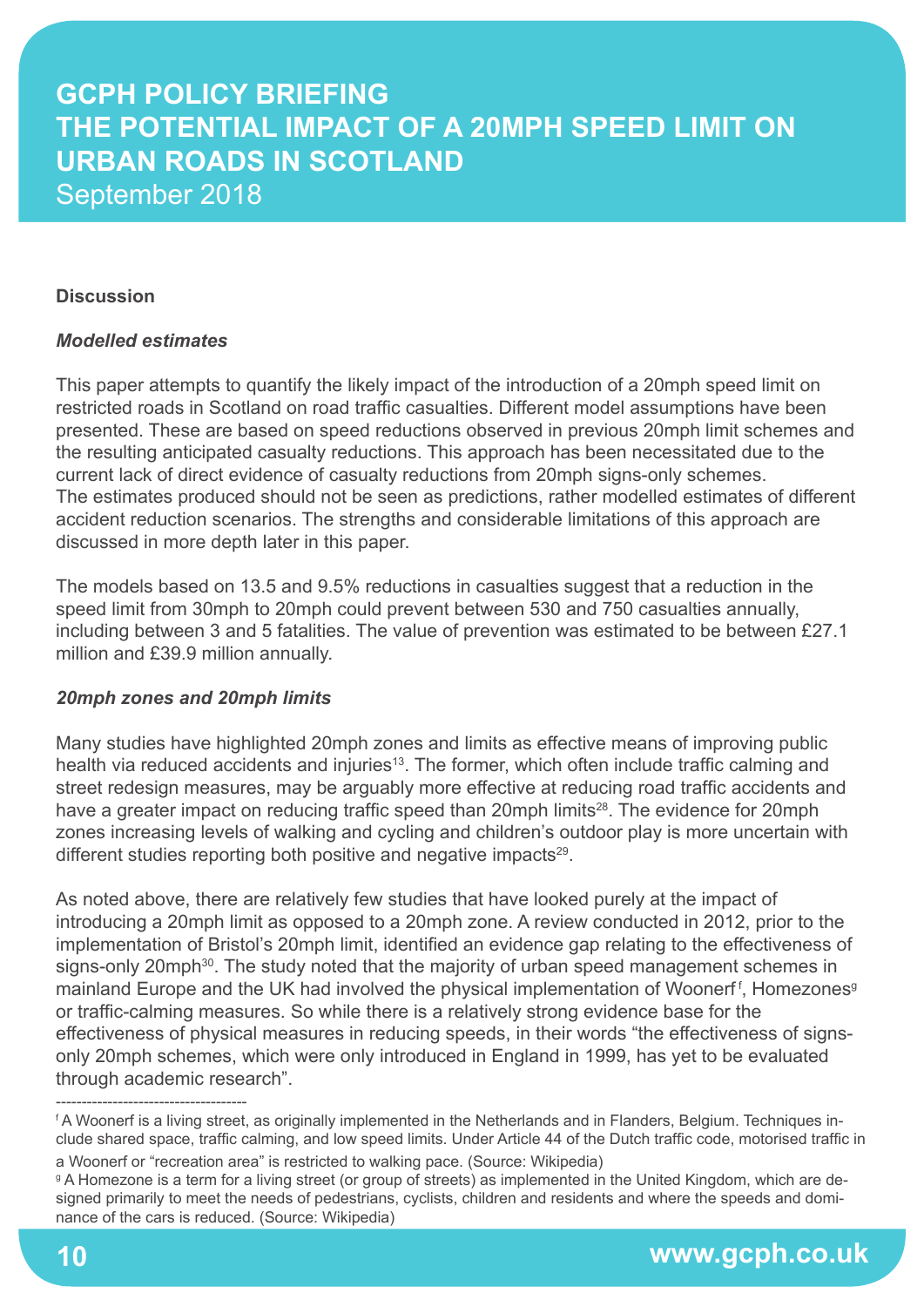Research by TRL focused more narrowly on the impact of speed reductions on accidents<sup>24</sup> and concluded that a reduction in accident frequency of between 4-6% could be achieved per 1mph reduction in average speed; on urban roads this reduction was specific to roads with low and medium average speeds, the types of roads likely to be affected by a 20mph limit. The reduction achievable varied according to the road type and average traffic speed. In urban areas the potential for accident reduction was greatest on roads with low average speeds *"typically busy main roads in towns with high levels of pedestrian activity, wide variations in speeds and high accident frequencies"*. In the models presented in this paper, the general rule that a 1mph reduction in average speed can achieve a  $5\%$  reduction in accident frequency<sup>24</sup> was applied.

Despite the relatively sparse literature on the impact of introducing 20mph limits using only signage, the recent examples of Bristol and the South Central Edinburgh pilot provide partial evidence of impacts.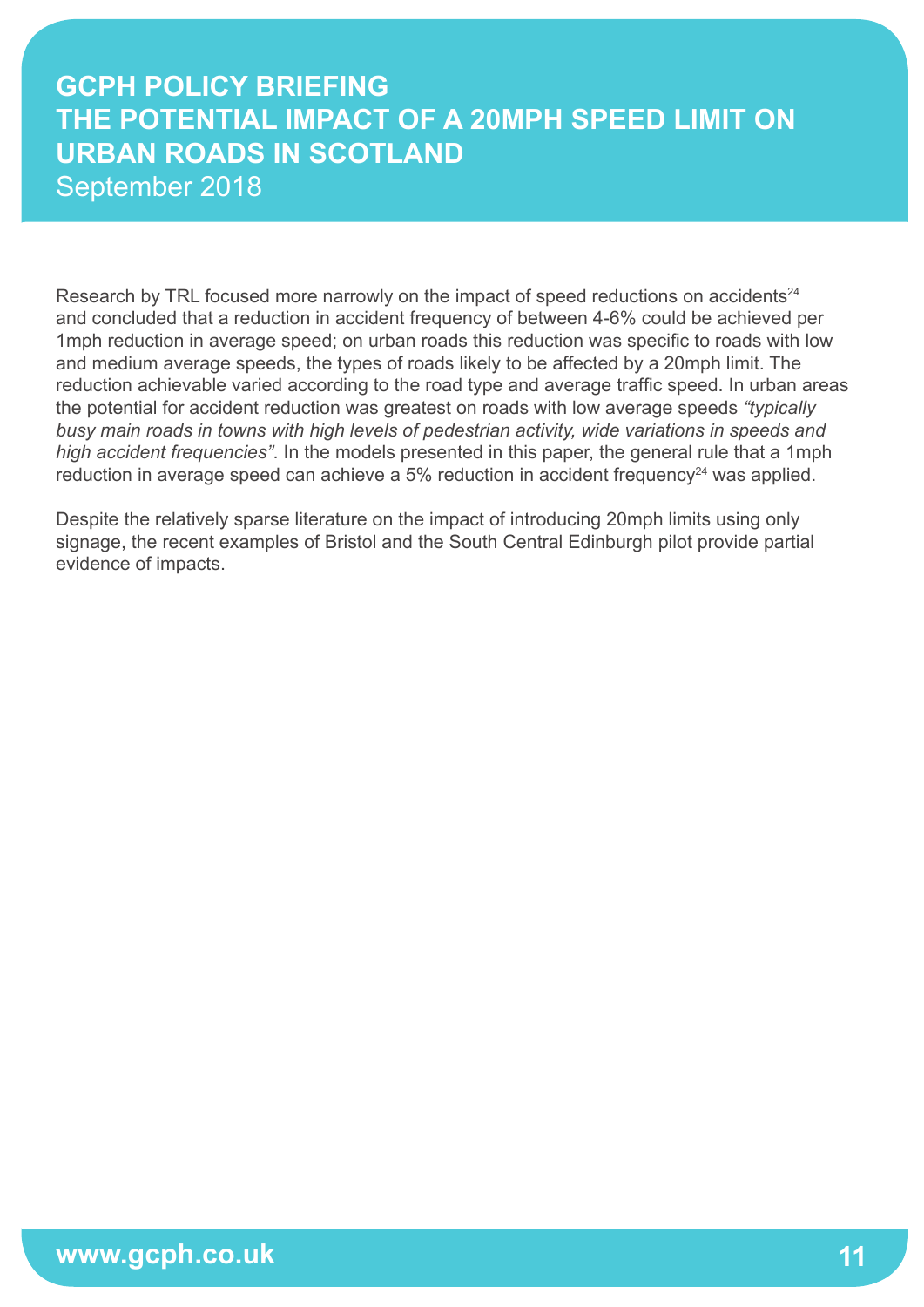#### **Case study – South Central Edinburgh pilot**

 The current evaluation of the 20mph limit introduced across Edinburgh will help unravel the impact on traffic volume, speed and accidents of introducing 20mph limits. The evaluation is at an early stage so it is too early to comment on the impact on casualties. Nevertheless an early pilot undertaken in South Central Edinburgh in 2012 provided some relevant findings<sup>31</sup>.

 Road speed came down. In 28 locations that had their speed limit changed to 20mph, average 'before' speeds were 22.8mph, while 'after' speeds fell to 20.9mph; an average fall of 1.9mph. Interestingly, speeds after implementation also reduced on the 20 locations that remained with a 30mph limit, although only by 0.8mph (to 25.4mph). After implementation, there was an overall increase in the number of vehicles on most of the 20mph and 30mph streets (about 40% of streets retained a 30mph limit during the pilot).

 Before and after attitude surveys of residents from over 1,000 households highlighted a number of positive impacts, including (in priority order) improved safety for children walking about the area, safety for children to play in the street, better conditions for walking, fewer traffic incidents, and better cycling conditions. More detailed statistics on these trends are provided below:

- The proportion of children (all school ages) walking to school increased marginally from 63% to 65%.
- The proportion of older primary school children allowed to play unsupervised outside their home, on the pavement, or in the street rose from 31% to 66%.
- When considering how safe their street is for walking and cycling, there was an increase in the majority who felt that speeds were safe (78% compared with 71% 'before').
- Respondents considered traffic speeds in the local area as safer for both walking and cycling. For cycling, 18% viewed it unsafe (compared with 26% 'before'), while for walking 12% viewed it unsafe (17% 'before').
- The proportion of children (all school ages) cycling to school increased from 4% 'before' to 12% in the 'after' survey; with increases notable among older primary school-age children cycling to school (from 3% to 22%).
- The overall level of support for the 20mph speed limit increased from 68% 'before' to 79% 'after'.

 At the point this report was produced it was too early to assess the impact on road traffic accidents of the 20mph limit, but the above statistics emphasise other positive health benefits, which point to the potential to achieve population level improvements in public health through a larger national intervention.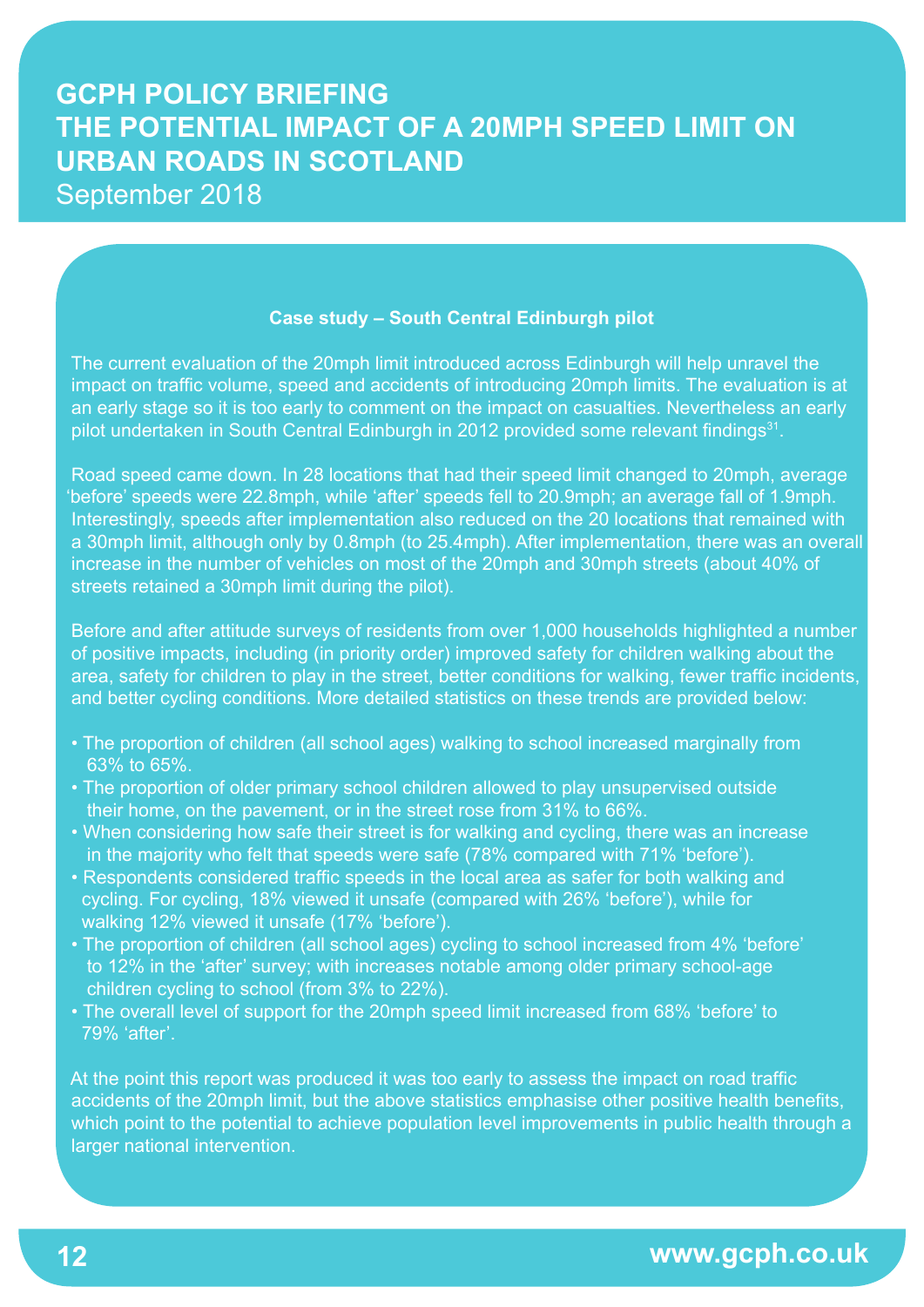#### **Case study – Bristol**

 Bristol City Council introduced a 20mph limit across the city in six phases from January 2014 to September 2015. The scheme was intended to be about more than just reducing road traffic casualties and aimed to improve health and wellbeing across the city, taking a holistic perspective as to how slower traffic speeds might impact on people's lives.

 The impact of the scheme has been evaluated by a team from the University of West of England. Their study<sup>32</sup> has found statistically significant reductions in average traffic speeds of 2.7mph across the city of Bristol, following the introduction of 20mph speed limits. The study employed a more sophisticated analysis than previous studies of 20mph limits and the authors note that this speed reduction is larger than that seen in previous evaluations in other cities.

 Since the introduction of the 20mph speed limits, annual rates of fatal, serious, and slight injuries have reduced from pre-20mph limit rates. The estimated number of road traffic accident related injuries avoided across the city each year is 4.53 fatal, 11.3 serious, and 159.3 slight injuries. The annual saving associated with the decrease in casualties is estimated to be £15,256,309 based on a Department for Transport formula for calculating the cost of road traffic casualties.

 There is support in Bristol for 20mph speed limits, with 62% support for such limits on residential roads and 72% on busy streets. However, concerns remain about compliance and behaviour of other drivers. Walking and cycling rates across Bristol have increased since the introduction of the new speed limits, both among children travelling to school and adults travelling to work.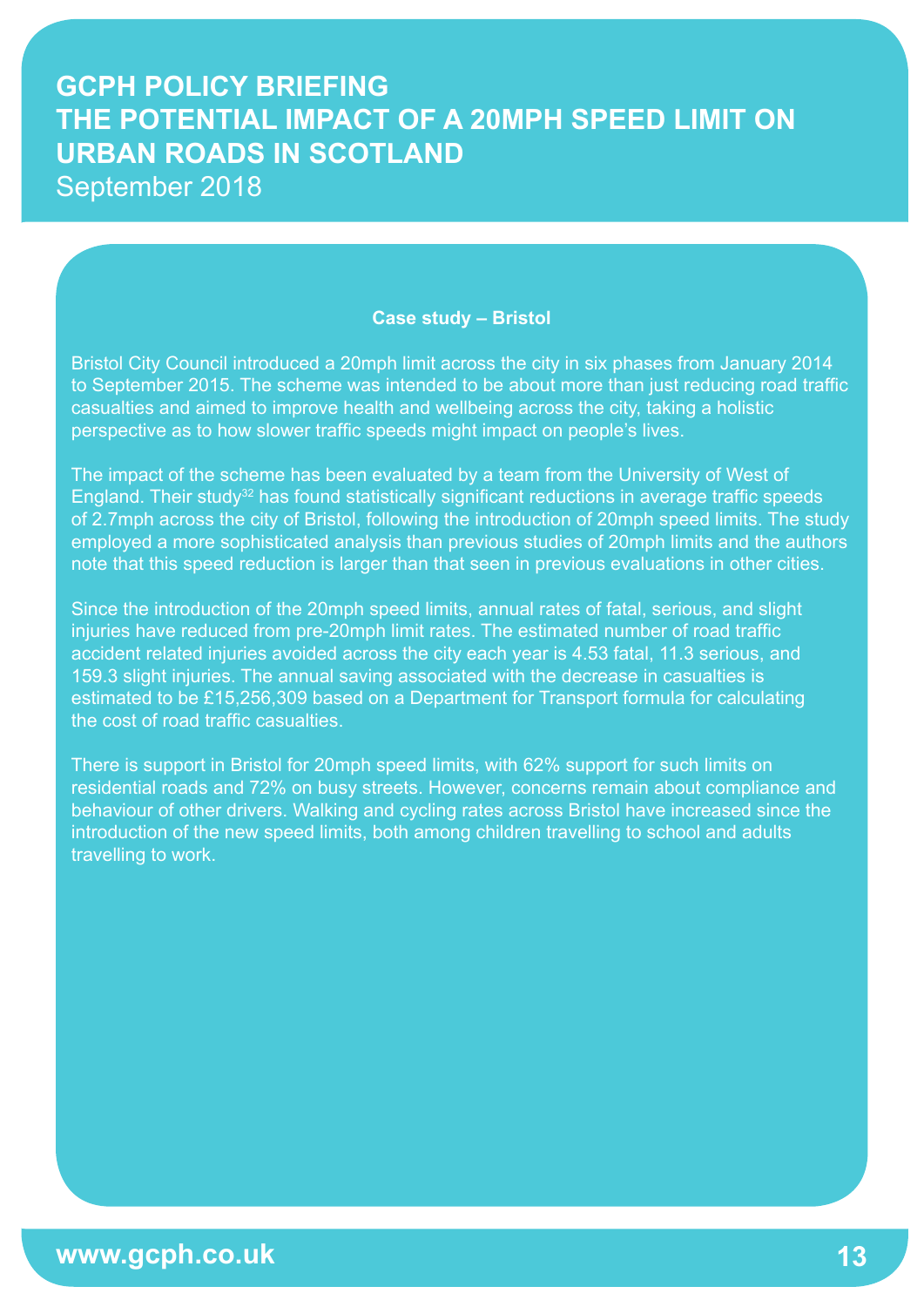#### *Strengths and limitations*

The modelling approach used in this paper is based in part on that put forward by Jones and Brunt<sup>1</sup>, but with certain modifications. So it is pertinent to highlight the differences in the current analysis, as well as the strengths and limitations of the approach taken:

- The impact on air quality of introducing a 20mph limit has not been estimated due to a lack of reliable data for relevant geographies. However the impact on air quality, and thus health, of switching from 30mph limits to 20mph appear to be marginal; in the Welsh study the change was estimated to lead to a slight increase in deaths and years of life lost (YLL) associated with nitrogen dioxide (NO2) but a greater reduction in deaths and YLL associated with PM2.5<sup>h</sup>.
	- A limitation of the analysis is the potential lack of completeness and accuracy of routinely recorded data. There is known under-reporting of road injuries in the STATS19 data. For under recording to affect the results of the analysis there would have to be selective changes over time in recording of injuries in 20mph zones compared with other road types. Previous national evidence suggests that the rate of under-reporting overall has not substantially changed over time<sup>33</sup>.
	- The modelling takes no account of other road safety interventions that may happen in conjunction with the imposition of a 20mph limit. A recent example of this is the first introduction of average speed cameras on an urban road (Old Dalkeith Road) in Edinburgh, which has reduced speeding substantially and appears to have reduced accidents<sup>34</sup>.
	- Various models are presented due to uncertainty over the likely scale of casualty reductions. The reductions presented are based on combining average speed reductions observed in areas covered by recent 20mph limit schemes with a rule of thumb 5% reduction in accidents per 1mph reduction in speed. This is an indirect method for calculating casualty reductions necessitated by a lack of direct observational data.
	- There are a number of assumptions behind the models and it is clear also that different local contexts led to different levels of speed reduction in Bristol and South Central Edinburgh. The introduction of a 20mph limit on restricted roads across Scotland would undoubtedly face very varied local traffic, community and socioeconomic contexts. Thus, as noted above, the modelled estimates in this paper should be seen as describing different possible scenarios rather than being definitive predictions.
	- If a national 20mph limit was introduced on urban roads in Scotland, it is likely there would be some roads in each local authority exempted from the lowered limit, such as faster 'through routes'. For example, in Edinburgh, the city-wide scheme has been implemented on 80% of streets, with a network of 30mph and 40mph streets in the remaining 20% of streets. As a rough approximation, if the Edinburgh example was followed elsewhere and only 80% of all 30mph roads switched to 20mph limits, the level of casualty reductions and savings shown in this analysis could be reduced by 20%. That said, the actual impacts are very difficult to predict

-------------------------------------

 $^{\rm h}$  PM $_{2.5}$  is a term used to describe particles in the air with a size (diameter) less than 2.5 micrometres (µm).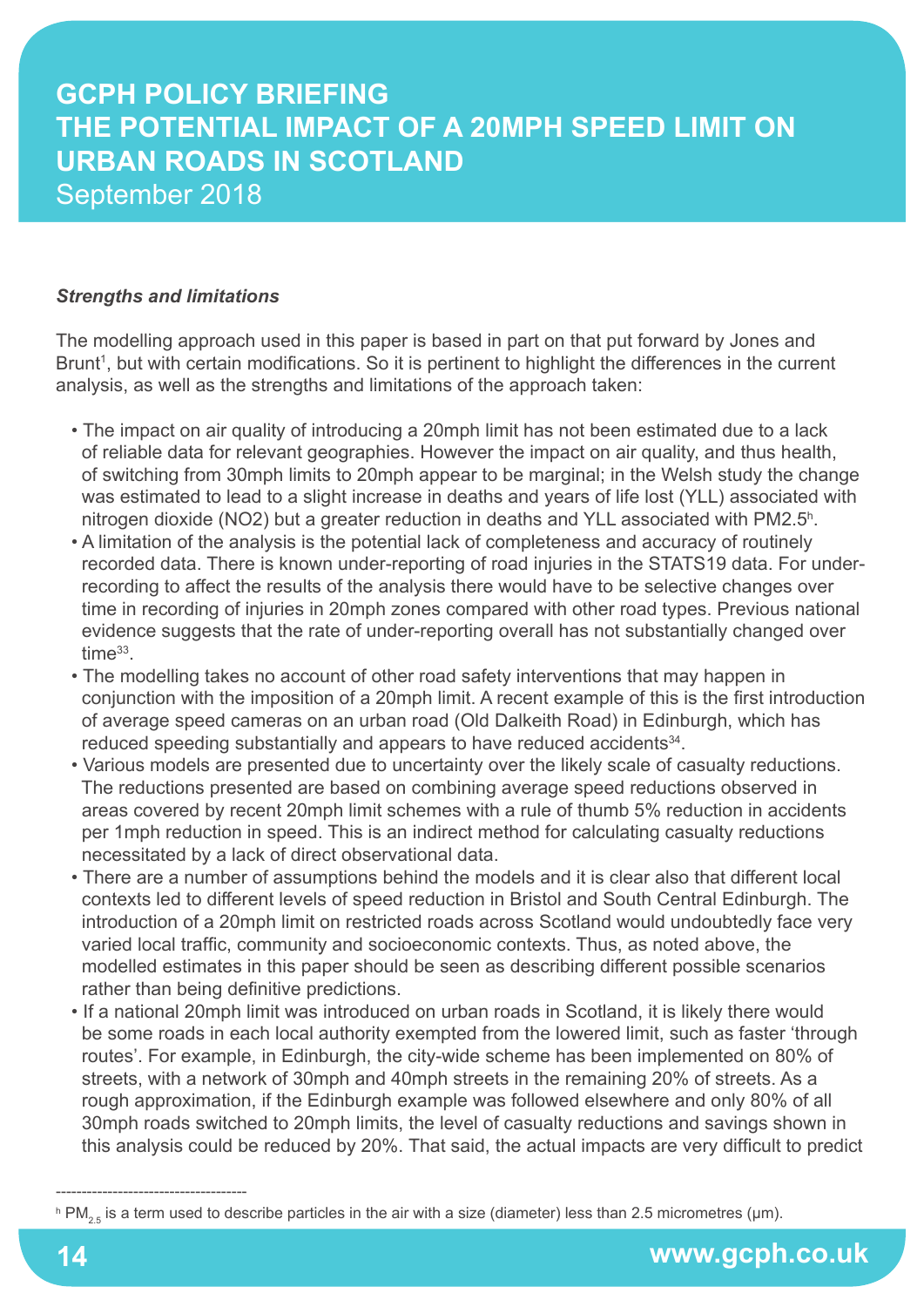as the proportion of exempted roads may vary considerably between local authorities and the current risk profiles of roads chosen or exempted from a 20mph limit would impact on the likely levels of casualty reductions observed.

- The monetary values for the prevention of fatal, serious and slight casualties were based on 2016 prices applied to casualty data from 2013-2017. Arguably, values could have been calculated based on 2015 prices (the middle year of the casualty data) or perhaps 2017 prices (not available currently) might provide a better estimate of up-to-date prevention values associated with casualties.
- This paper has not attempted to account for the impact of other transport-related factors and safety-related interventions that could impact on the level of road traffic casualties. It is also worth reiterating that overall transport casualties have been reducing over a long period of years. Further reductions in road traffic casualties in the future, due to factors and interventions unrelated to the introduction of 20mph limits, could potentially dilute the impact of 20mph limits on road casualty reductions.

This paper has focused on the potential cost savings to society due to reduced casualties associated with the introduction of 20mph limits. However, local authorities would incur costs associated with the introduction of such limits. There would be the initial costs associated with signage for each local authority and the cost of awareness raising campaigns around the introduction of the scheme. Additionally, there may be costs associated with policing and enforcing the new limits and potentially costs related to the additions of other traffic calming measures if these are thought to be necessary.

Evidence from previous 'signs-only' 20mph schemes that 'soft' measures such as "winning hearts and minds", and police endorsement of schemes, are important, and if ignored or under-resourced these two factors can have a major impact on the cost-effectiveness of 20mph signs-only schemes<sup>29</sup>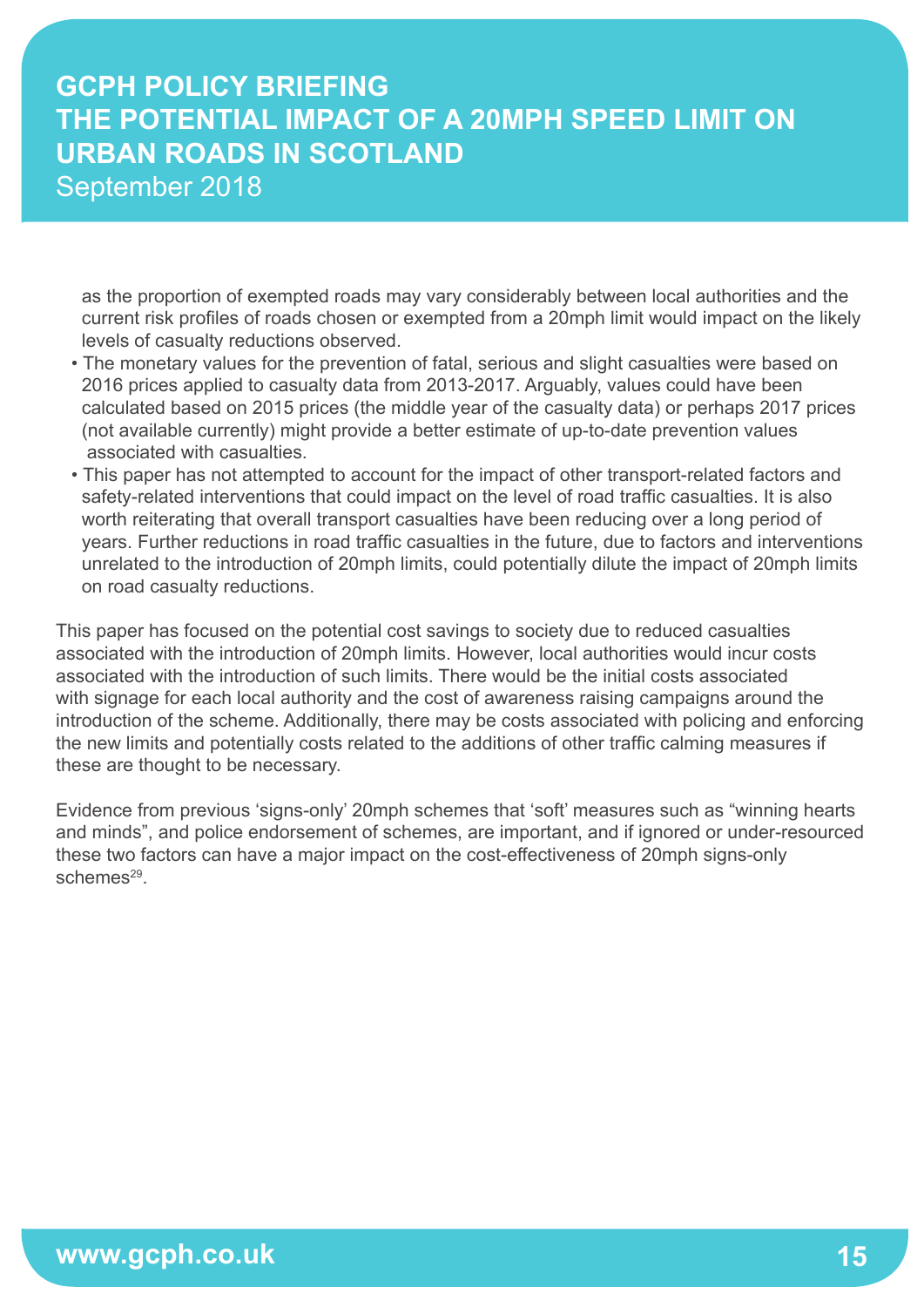#### **Conclusions**

This paper provides modelled estimates of the impact on road casualties of introducing a 20mph speed limit on urban roads in Scotland. There are limitations and caveats around the modelled estimates in this paper and the estimates presented should be seen as describing different possible scenarios rather than as definitive predictions.

Based on average speed reductions of between 1.9mph and 2.7mph, taken from two recent 20mph schemes (a pilot in South Central Edinburgh and a permanent scheme in Bristol), significant reductions in road traffic casualties and accidents are potentially possible. Reducing the speed limit on 30mph urban roads to 20mph could potentially prevent 530-750 casualties annually across Scotland (including 3-5 fatalities), based on the impacts seen from similar schemes previously. The value of prevention based on these different scenarios is estimated to be between £27.1 million and £39.9 million annually.

In reality, the success of introducing a 20mph speed limit on urban roads in Scotland will be impacted by differing local contexts and the effectiveness of complementary activities, such as communication and behaviour change campaigns and supportive policing/enforcement. Nevertheless, the introduction of 20mph limits in South Central Edinburgh and Bristol led to reductions in average speed, and in the case of Bristol significant casualty reductions and cost savings in terms of avoided injury and fatality can be demonstrated. Both schemes also had majority public support and demonstrated accompanying increases in feelings of safety and levels of walking and cycling.

The health impacts on air pollution of this type of speed limit reduction has not been estimated due to data constraints, but based on limited evidence this type of change is likely to only have marginal impact.

Evidence from other 20mph schemes suggests that awareness raising, communications activities and police support and enforcement have a positive impact on the effectiveness of schemes. It has been beyond the scope of this paper to explore the costs of implementation of a national 20mph limit on restricted roads. These costs at a minimum would include the cost of new signage, but would in reality incur other relevant costs relating to communication activities, marketing-led soft interventions, police enforcement and monitoring. It is possible that further costs might accrue if additional road changes and traffic calming measures are deemed necessary in some local circumstances.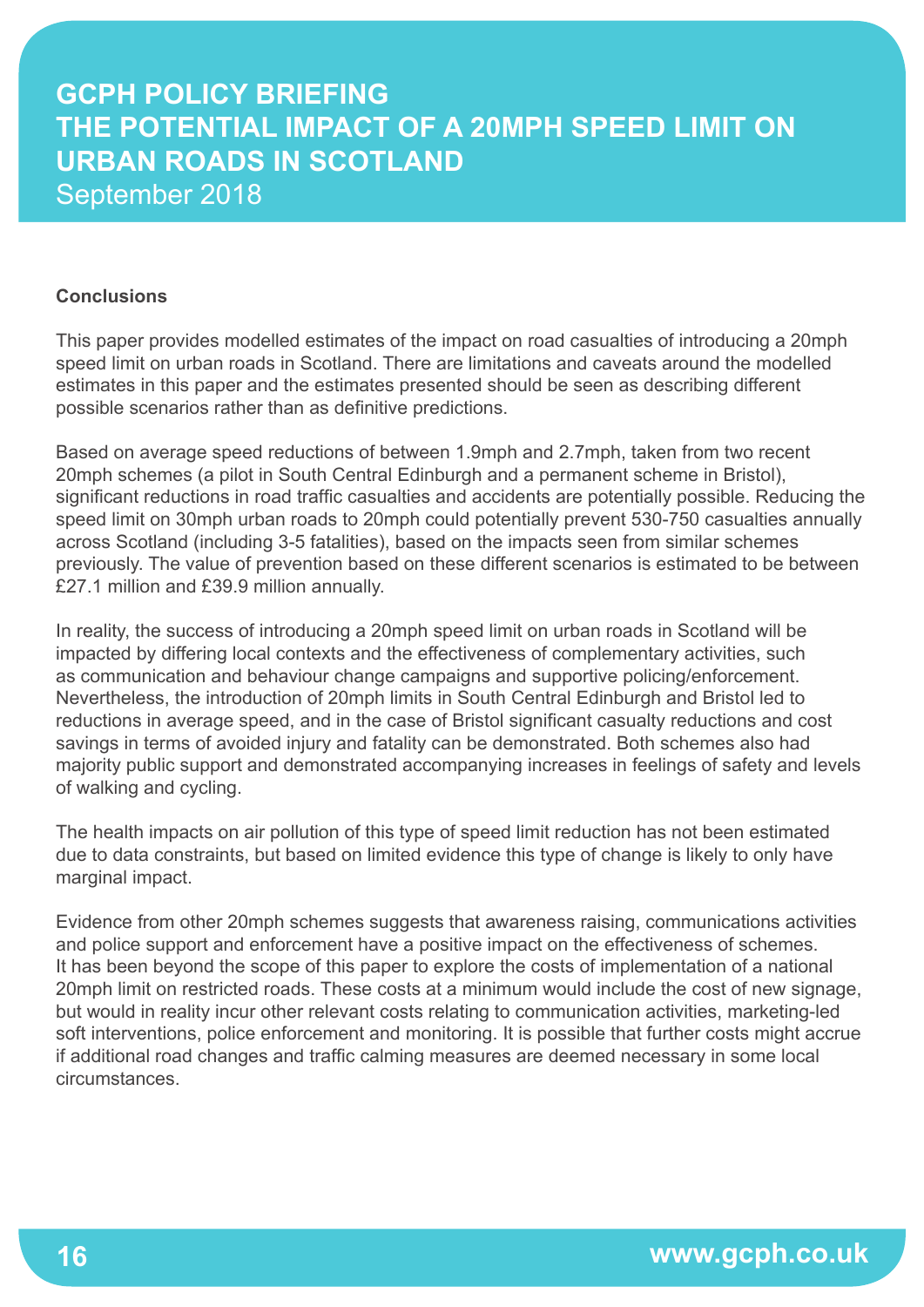#### **Acknowledgements**

Transport Scotland's Analytical Services Division were very helpful in providing statistics on the number, severity and mode of travel of road injury casualties (from STATS19) on Scottish roads by speed limit. I am grateful to Andrew James Williams and Glenna Nightingale, who are part of the team evaluating Edinburgh's 20mph scheme, for sharing information about the evaluation and the impact of other similar schemes.

I would like to thank colleagues in the Scottish Parliament's Non-Government Bills Unit and my GCPH colleagues David Walsh, Joe Crossland and Jennie Coyle for reading and commenting on earlier drafts of this paper.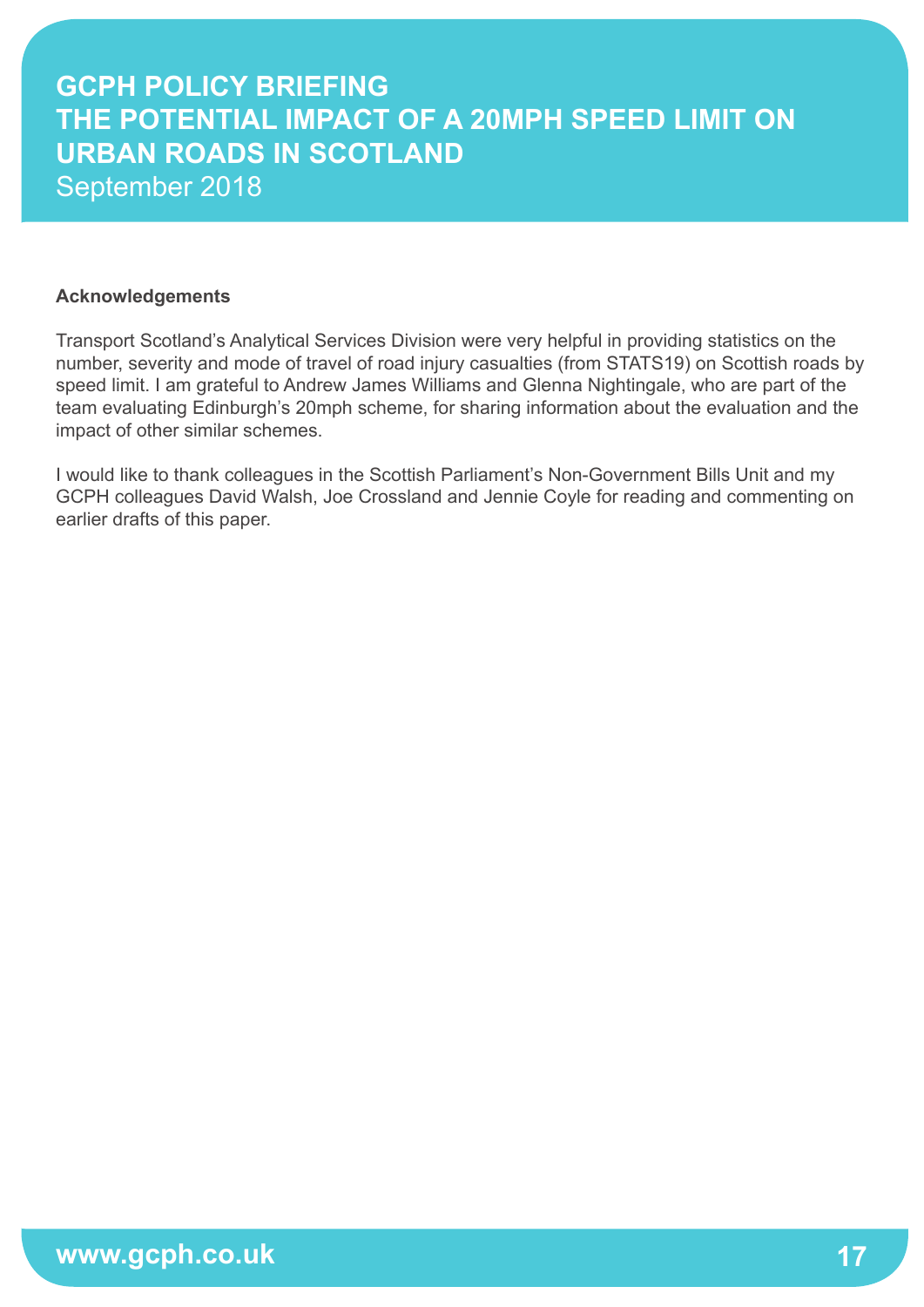### **Appendix**

#### **Table A1. Average annual casualties by type and mode of travel, 2013-2017, Scotland.**

|                |              |      | Pedestrian Pedal cycle Motorcycle Car |     |          |     |     |                                              |     |    |     |       | Taxl   Minibus   Bus/Coach   LGV   HGV   Other   Total   % of column Total |
|----------------|--------------|------|---------------------------------------|-----|----------|-----|-----|----------------------------------------------|-----|----|-----|-------|----------------------------------------------------------------------------|
| 2013-2017      | Killed       | 42   |                                       | 28  | 86.      | ı   |     |                                              |     |    |     | 176   | 1.6%                                                                       |
| Annual average | Serlous      | 403  | 158                                   | 283 | 694      | 10  |     | 35                                           | 33  | 14 | 15  | 1650  | 15.3%                                                                      |
|                | Slight       | 1193 | 653                                   | 422 | 5791     | 144 | 30  | 298                                          | 312 | 82 | 63  | 8988  | 83.1%                                                                      |
|                | All Injuries | 1638 | 819                                   | 733 | 6570 154 |     | 36  | 335                                          | 349 | 99 | 81. | 10814 | 100.0%                                                                     |
|                |              |      |                                       |     |          |     |     |                                              |     |    |     |       |                                                                            |
|                |              |      | Pedestrian Pedal cycle Motorcycle Car |     |          |     |     | Taxi Minibus Bus/Coach LGV   HGV Other Total |     |    |     |       |                                                                            |
| 2013-2017      | Killed       | 24%  | 4%                                    | 16% | 49%      | OX. | O%  | 1%                                           | 2%  | 1% | 2%  | 100%  |                                                                            |
| % of row total | Serlous      | 24%  | 10%                                   | 17% | 42%      | 1%  | O%  | 2%                                           | 2%  | 1% | 1%  | 100%  |                                                                            |
|                | Slight       | 13%  | 7%                                    | 5%) | 64%      | 2%  | OK. | 3%                                           | 3%. | 1% | 1%  | 100%  |                                                                            |
|                | All injuries | 15%  | 8%                                    | 7%. | 61%      | 1%  | O%  | 3%                                           | 3%. | 1% | 1%  | 100%  |                                                                            |

#### **Table A2. Casualties by speed limit and severity, 2013-2017, Scotland.**

| Casualties by speed limit and severity, 2013 - 2017, Scotland |                |      |       |      |      |       |      |              |
|---------------------------------------------------------------|----------------|------|-------|------|------|-------|------|--------------|
| Source: Stats19                                               |                |      |       |      |      |       |      |              |
|                                                               |                |      |       |      |      |       |      |              |
| Average annual casualites over 5 years                        |                | 20   | 30    | 40   | 50   | 60    |      | 70 All roads |
|                                                               | Killed         | 2    | 40    | 10   | 51   | 102   | 18   | 176          |
|                                                               | <b>Serious</b> | 53   | 732   | 77   | 46   | 653   | 89   | 1,650        |
|                                                               | Slight         | 266  | 4.833 | 514  | 369  | 2,353 | 652  | 8,988        |
|                                                               | All injuries   | 321  | 5.605 | 600  | 421  | 3.108 | 759  | 10.814       |
| % of casual ties by type across all roads                     | Killed         | 1%   | 23%   | 5%   | 3%   | 58%   | 10%  | 100%         |
|                                                               | <b>Serious</b> | 3%   | 44%   | 5%   | 3%   | 40%   | 5%   | 100%         |
|                                                               | Slight         | 3%   | 54%   | 6%   | 4%   | 26%   | 7%   | 100%         |
|                                                               | All injuries   | 3%   | 52%   | 6%   | 4%   | 29%   | 7%   | 100%         |
| % of casual ties by type within each speed II Killed          |                | 1%   | 1%    | 2%   | 1%   | 3%    | 2%   | 2%           |
|                                                               | <b>Serious</b> | 16%  | 13%   | 13%  | 11%  | 21%   | 12%  | 15%          |
|                                                               | Slight         | 83%  | 86%   | 86%  | 88%  | 76%   | 86%  | 83%          |
|                                                               | All injuries   | 100% | 100%  | 100% | 100% | 100%  | 100% | 100%         |
| % of casual ties of all types on all roads                    | Killed         | 0%   | 0%    | 0%   | 0%   | 1%    | 0%   | 2%           |
|                                                               | <b>Serious</b> | 0%   | 7%    | 1%   | 0%   | 6%    | 1%   | 15%          |
|                                                               |                |      |       |      |      |       |      |              |
|                                                               | Slight         | 2%   | 45%   | 5%   | 3%   | 22%   | 6%   | 83%          |
|                                                               | All injuries   | 3%   | 52%   | 6%   | 4%   | 29%   | 7%   | 100%         |
|                                                               |                | 20   | 30    | 40   | 50   | 60    |      | 70 All roads |
|                                                               | Total          | 3%   | 52%   | 6%   | 4%   | 29%   | 7%   | 100%         |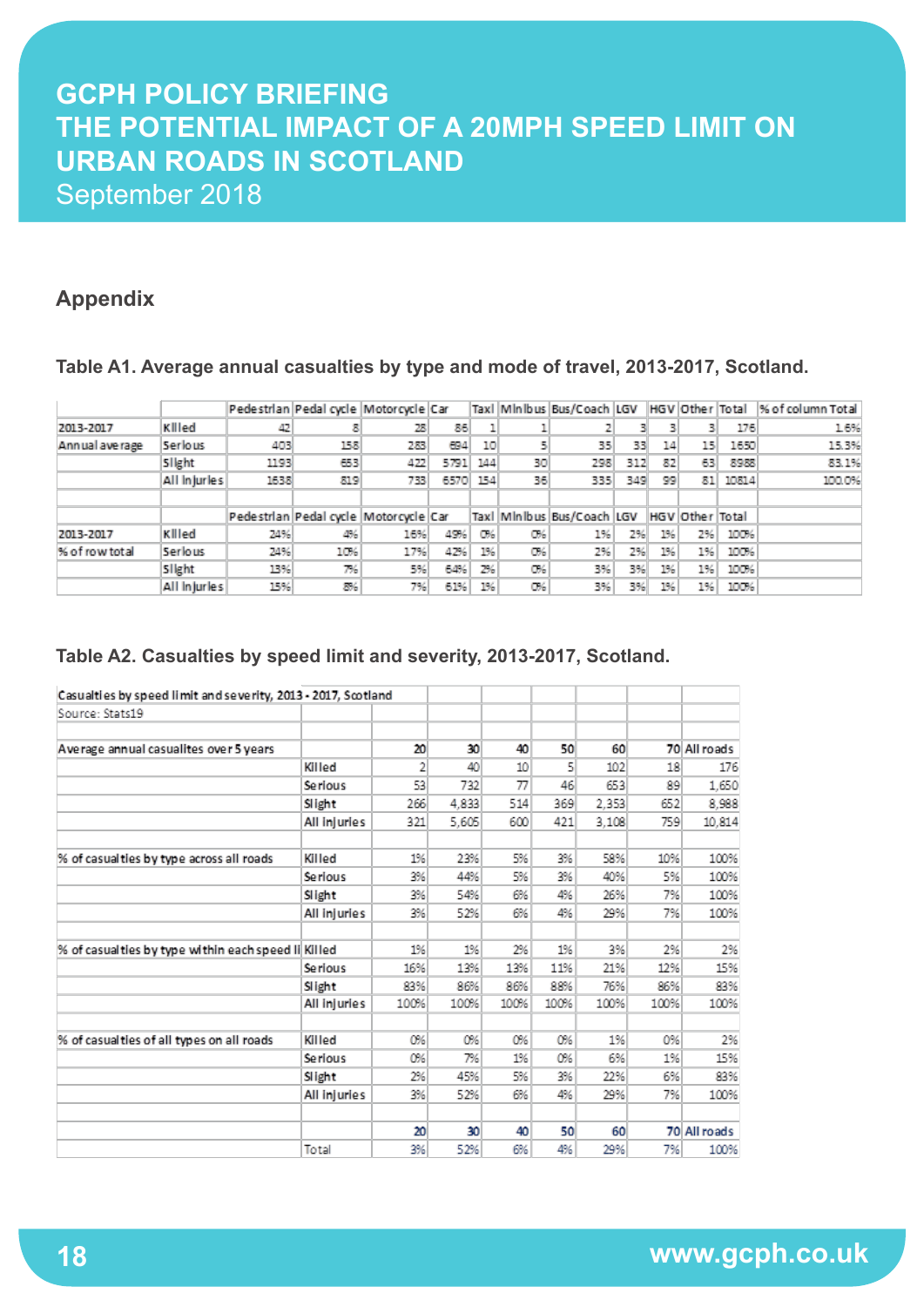#### **Table A3. Percentage of casualties by severity, road speed and mode, 2013-2017, Scotland.**

|                |             |                | % of total by speed of road |                                                                     |    |      |
|----------------|-------------|----------------|-----------------------------|---------------------------------------------------------------------|----|------|
| Casualty type  | Speed limit | Mode of travel |                             |                                                                     |    |      |
|                | road speed  |                |                             | Pedestrian Pedal cycle Motor vehicle occupant Other road user Total |    |      |
| Killed         | 20          | 50%            | 20%                         | 30%                                                                 | 0% | 100% |
|                | 30          | 63%            | 4%                          | 29%                                                                 | 4% | 100% |
|                | 40          | 29%            | 8%                          | 63%                                                                 | 0% | 100% |
|                | 50          | 19%            | 19%                         | 63%                                                                 | 0% | 100% |
|                | 60          | 8%             | 4%                          | 87%                                                                 | 1% | 100% |
|                | 70          | 25%            | 2%                          | 72%                                                                 | 1% | 100% |
|                | Total       | 24%            | 4%                          | 70%                                                                 | 2% | 100% |
|                |             |                |                             | Pedestrian Pedal cycle Motor vehicle occupant Other road user Total |    |      |
| Serious        | 20          | 49%            | 20%                         | 30%                                                                 | 1% | 100% |
|                | 30          | 47%            | 15%                         | 38%                                                                 | 1% | 100% |
|                | 40          | 17%            | 10%                         | 73%                                                                 | 0% | 100% |
|                | 50          | 7%             | 7%                          | 86%                                                                 | 0% | 100% |
|                | 60          | 3%             | 4%                          | 92%                                                                 | 1% | 100% |
|                | 70          | 3%             | 2%                          | 94%                                                                 | 1% | 100% |
|                | Total       | 24%            | 10%                         | 65%                                                                 | 1% | 100% |
|                |             |                |                             | Pedestrian Pedal cycle Motor vehicle occupant Other road user Total |    |      |
| Slight         | 20          | 38%            | 15%                         | 46%                                                                 | 1% | 100% |
|                | 30          | 21%            | 11%                         | 67%                                                                 | 0% | 100% |
|                | 40          | 4%             | 6%                          | 90%                                                                 | 0% | 100% |
|                | 50          | 2%             | 1%                          | 96%                                                                 | 0% | 100% |
|                | 60          | 1%             | 2%                          | 95%                                                                 | 1% | 100% |
|                | 70          | 1%             | 0%                          | 98%                                                                 | 1% | 100% |
|                | Total       | 13%            | 7%                          | 79%                                                                 | 1% | 100% |
|                |             |                |                             | Pedestrian Pedal cycle Motor vehicle occupant Other road user Total |    |      |
| All Casualties | 20          | 40%            | 16%                         | 43%                                                                 | 1% | 100% |
|                | 30          | 25%            | 11%                         | 63%                                                                 | 1% | 100% |
|                | 40          | 6%             | 6%                          | 87%                                                                 | 0% | 100% |
|                | 50          | 3%             | 2%                          | 95%                                                                 | 0% | 100% |
|                | 60          | 2%             | 3%                          | 94%                                                                 | 1% | 100% |
|                | 70          | 2%             | 1%                          | 97%                                                                 | 1% | 100% |
|                | Total       | 15%            | 8%                          | 77%                                                                 | 1% | 100% |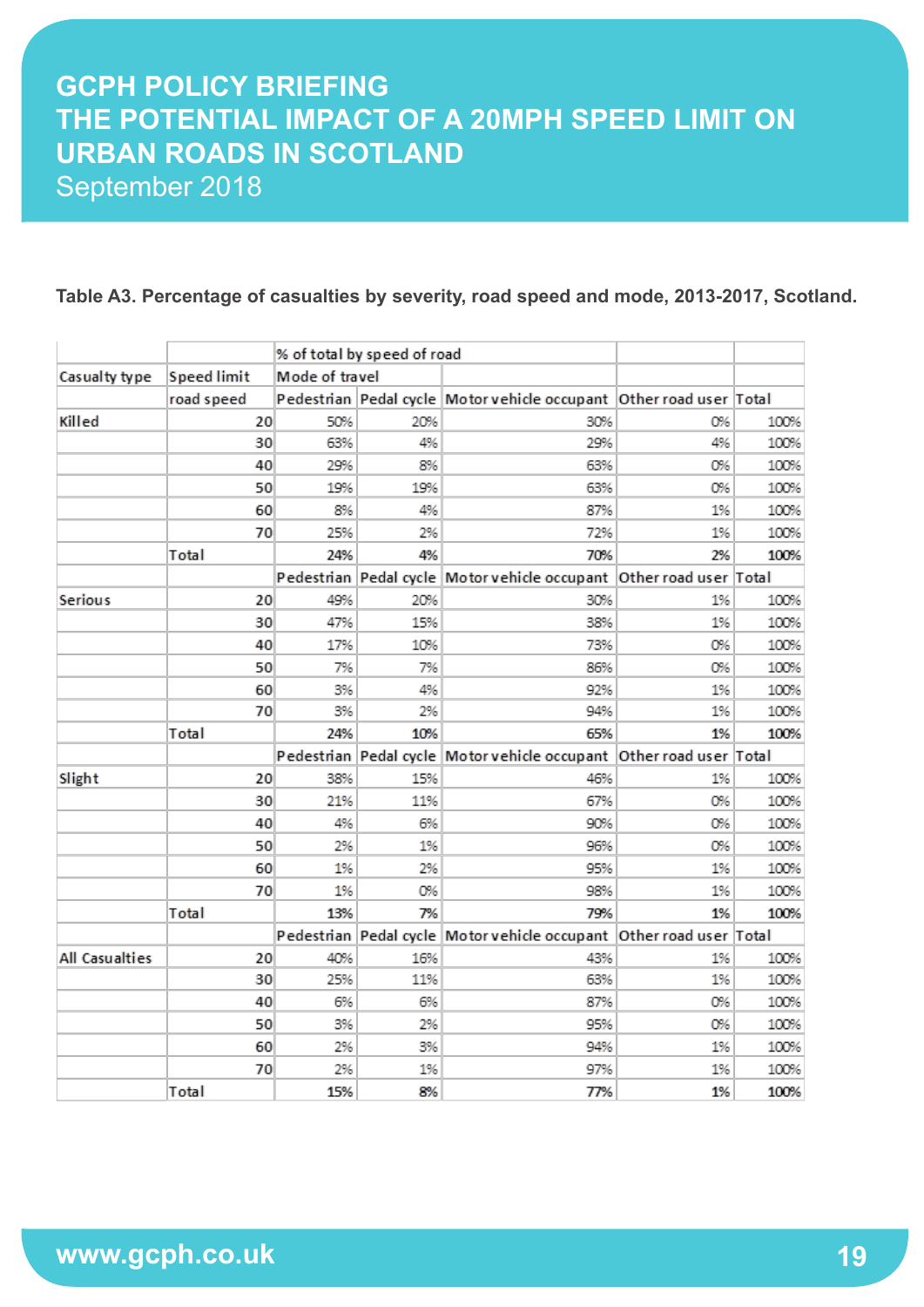#### **References**

- 1. Jones SJ, Brunt H. Twenty miles per hour speed limits: a sustainable solution to public health problems in Wales. *Journal of Epidemiology & Community Health* 2017. DOI: 10.1136/jech-2016-208859. Available at: https://jech.bmj.com/content/ early/2017/03/23/jech-2016-208859 (accessed August 2018)
- 2. Transport Scotland. *Good Practice Guidance on 20mph Speed Restrictions*. Glasgow: Transport Scotland; 2015. Available at: https://www.transport.gov.scot/publication/goodpractice-guide-on-20mph-speed-restrictions/ (accessed August 2018)
- 3. Stewart L, Skinner L, Weiss M, Middleton J. Start Well, Live Better a manifesto for the public's health. *Journal of Public Health* 2015;37(1):3-5. Available at: https://academic.oup. com/jpubhealth/article/37/1/3/1561597 (accessed August 2018)
- 4. NICE. *Public health guideline: Unintentional injuries on the road: interventions for under 15s*. https://www.nice.org.uk/guidance/ph31/resources/unintentional-injuries-on-the-roadinterventions-for-under-15s-1996292434885 (accessed August 2018)
- 5. British Medical Association. *Healthy transport = healthy lives.* London: BMA; 2012. Available at: https://www.bma.org.uk/collective-voice/policy-and-research/public-and-populationhealth/transport (accessed August 2018)
- 6. Whyte B, Ajetunmobi T. *Still 'The Sick Man of Europe'? Scottish mortality in a European context 1950-2010: an analysis of comparative mortality trends*. Glasgow: GCPH; 2012. Available at: http://www.gcph.co.uk/publications/391\_still\_the\_sick\_man\_of\_europe (accessed August 2018)
- 7. Transport Scotland. *Scottish Transport Statistics No 36 Datasets*. https://www.transport. gov.scot/publication/scottish-transport-statistics-no-36-datasets/ (accessed August 2018)
- 8. McCartney G, Walsh D, Whyte B, Collins C. Has Scotland always been the 'sick man' of Europe? An observational study from 1855 to 2006. *European Journal of Public Health*  2012;22(6):756-760. Available at https://academic.oup.com/eurpub/article/22/6/756/541851 (accessed August 2018)
- 9. Scottish Government. *Long-term Monitoring of Health Inequalities December 2017*. https://www.gov.scot/Publications/2017/12/4517/0 (accessed August 2018)
- 10. McCartney G, Popham F, Katikireddi SV, Walsh D, Schofield L. How do trends in mortality inequalities by deprivation and education in Scotland and England & Wales compare? A repeat cross sectional study. *BMJ Open* 2017;7:e017590. DOI: 10.1136/bmjopen-2017 -017590.

Available at: https://bmjopen.bmj.com/content/7/7/e017590 (accessed August 2018)

- 11. Thomas B, Dorling D, Davey Smith G. Inequalities in premature mortality in Britain: observational study from 1921 to 2007. *British Medical Journal* 2010;341:c3639. Available at: https://www.bmj.com/content/341/bmj.c3639 (accessed August 2018)
- 12. Dorling D. Chapter 3: 20 mph Speed limits for cars in residential areas, by shops and schools. In: Newby L, Denison N (eds.) *If you could do one thing: Nine local actions to*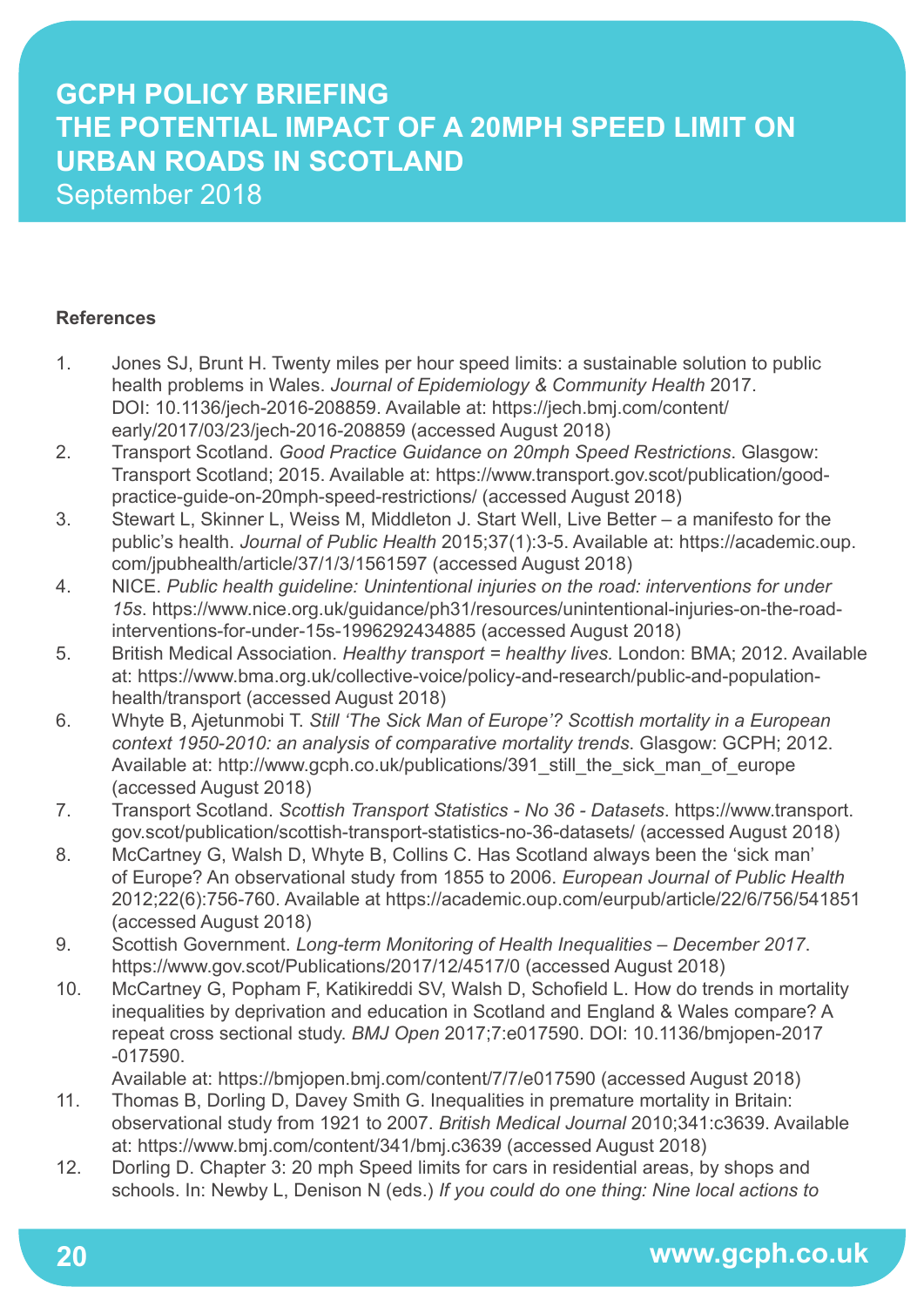*reduce health inequalities*. London: British Academy; 2014. Available at: https://www.britac. ac.uk/publications/if-you-could-do-one-thing

- 13. Cairns J, Warren J, Garthwaite K, Greig G, Bambra C. Go slow: an umbrella review of the effects of 20 mph zones and limits on health and health inequalities. *Journal of Public Health* 2015;37(3):515-520. Available at: https://academic.oup.com/jpubhealth/ article/37/3/515/2362676
- 14. Richards DC. Road Safety Web Publication No. 16: Relationship between speed and risk of fatal injury: pedestrians and car occupants. London: Transport Research Laboratory, Department for Transport; 2010. Available at: http://webarchive.nationalarchives.gov. uk/20120606210143/http://assets.dft.gov.uk/publications/pgr-roadsafety-research-rsrrtheme5-researchreport16-pdf/rswp116.pdf (accessed September 2018)
- 15. Grundy C. Effect of 20 mph traffic speed zones on road injuries in London, 1986-2006: controlled interrupted time series analysis. BMJ 2009;339:b4469. Available at: https://www. bmj.com/content/339/bmj.b4469 (accessed September 2018)
- 16. Janssen S. Road safety in urban districts: final results of accident studies in the Dutch demonstration projects of the 1970s. Traffic Engineering Control 1991;32:292-296.
- 17. Brilon W, Blanke H. Traffic safety effects from traffic calming. *VTI Rapport* 1990;363A:133- 148.
- 18. Fife Council. *Agenda and Papers Safer Communities 21st January 2016*. https://www. fifedirect.org.uk/publications/index.cfm?fuseaction=publication.pop&pubid=AF049844- B981-D659-2749C8B3C988157B (accessed August 2018)
- 19. Atkins Transport Planning & Management. *Interim Evaluation of the Implementation of 20 mph Speed Limits in Portsmouth. Final Report - September 2010*. London: Department for Transport; 2010.
- 20. Road Safety Observatory. *Speed limits.* http://www.roadsafetyobservatory.com/Summary/ roads/speed-limits (accessed August 2018)
- 21. Lorenc T, Brunton T, Oliver S, Oliver K, Oakley A. Attitudes to walking and cycling among children, young people and parents: a systematic review. *Journal of Epidemiology & Community Health* 2008;62(10):852-857.
- 22. Jarrett J, Woodcock J, Griffiths UK, Chalabi Z, Edwards P, Roberts I, Haines A. Effect of increasing active travel in urban England and Wales on costs to the National Health Service. *The Lancet* 2012;379:2198-2205.
- 23. Glasgow Centre for Population Health. *Briefing paper findings series 37: Cycling is good for health and the economy*. Glasgow: GCPH; 2013. Available at: http://www.gcph. co.uk/publications/431 findings series 37-cycling is good for health and the economy (accessed September 2018)
- 24. Transport Scotland. *Key Reported Road Casualties Scotland 2017*. https://www.transport. gov.scot/publication/key-reported-road-casualties-scotland-2017/ (accessed August 2018)
- 25. Taylor MC, Lynam DA, Baruya A. *The effects of drivers' speed on the frequency of road accidents. TRL Report 421 (Prepared for the Road Safety Division, DEFR)*. Crowthorne: